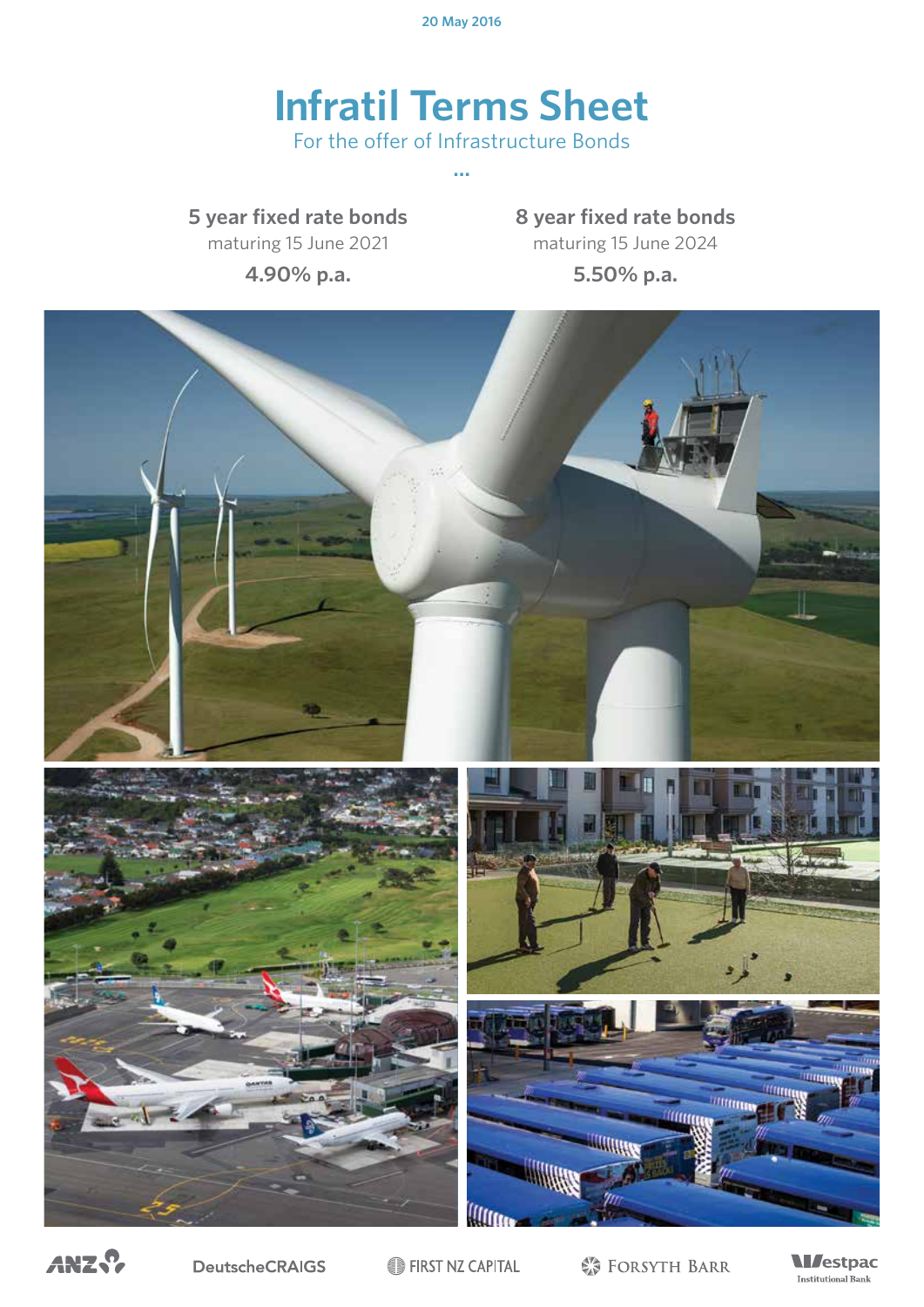## **Important Notice**

**…**

**This Terms Sheet sets out the key terms of the offer ("Offer") by Infratil Limited ("Infratil") of up to \$150,000,000 of fixed rate bonds ("Infrastructure Bonds") in two separate Series:** 

- the first Series is a five year Infrastructure Bond maturing on 15 June 2021 ("**2021 Bonds**"); and
- the second Series is an eight year Infrastructure Bond maturing on 15 June 2024 ("**2024 Bonds**").

The Infrastructure Bonds of each Series will be issued under the programme trust deed dated 11 November 1999 (as amended from time to time) between Infratil and Trustees Executors Limited as supplemented by the series supplement for that Series dated 19 May 2016 (together, "**Trust Deed**"). Unless the context requires otherwise, capitalised terms used in this Terms Sheet have the same meaning given to them in the Trust Deed.

The offer of debt securities by Infratil is made in reliance upon the exclusion in clause 19 of schedule 1 of the Financial Markets Conduct Act 2013 ("**FMCA**").

The offer contained in this Terms Sheet is an offer of two Series of Infrastructure Bonds, each of which have identical rights, privileges, limitations and conditions (except for the interest rate and maturity date) as:

- Infratil's fixed rate bonds maturing on 15 September 2023, which have an interest rate of 5.25% per annum and which are currently quoted on the NZX Debt Market under the ticker code IFT210 ("**IFT210 Bonds**"); and
- Infratil's fixed rate bonds maturing on 15 June 2022, which have an interest rate of 6.85% per annum and which are currently quoted on the NZX Debt Market under the ticker code IFT190 ("**IFT190 Bonds**" and, together with the IFT210 Bonds, "**Quoted Bonds**").

Accordingly, the Infrastructure Bonds are the same class as the Quoted Bonds for the purposes of the FMCA and the Financial Markets Conduct Regulations 2014.

Infratil is subject to a disclosure obligation that requires it to notify certain material information to NZX Limited ("**NZX**") for the purpose of that information being made available to participants in the market and that information can be found by visiting www.nzx.com/companies/IFT.

The Quoted Bonds are the only debt securities of Infratil that are currently quoted and in the same class as the Infrastructure Bonds that are being offered.

Investors should look to the market price of the Quoted Bonds referred to above to find out how the market assesses the returns and risk premium for those bonds.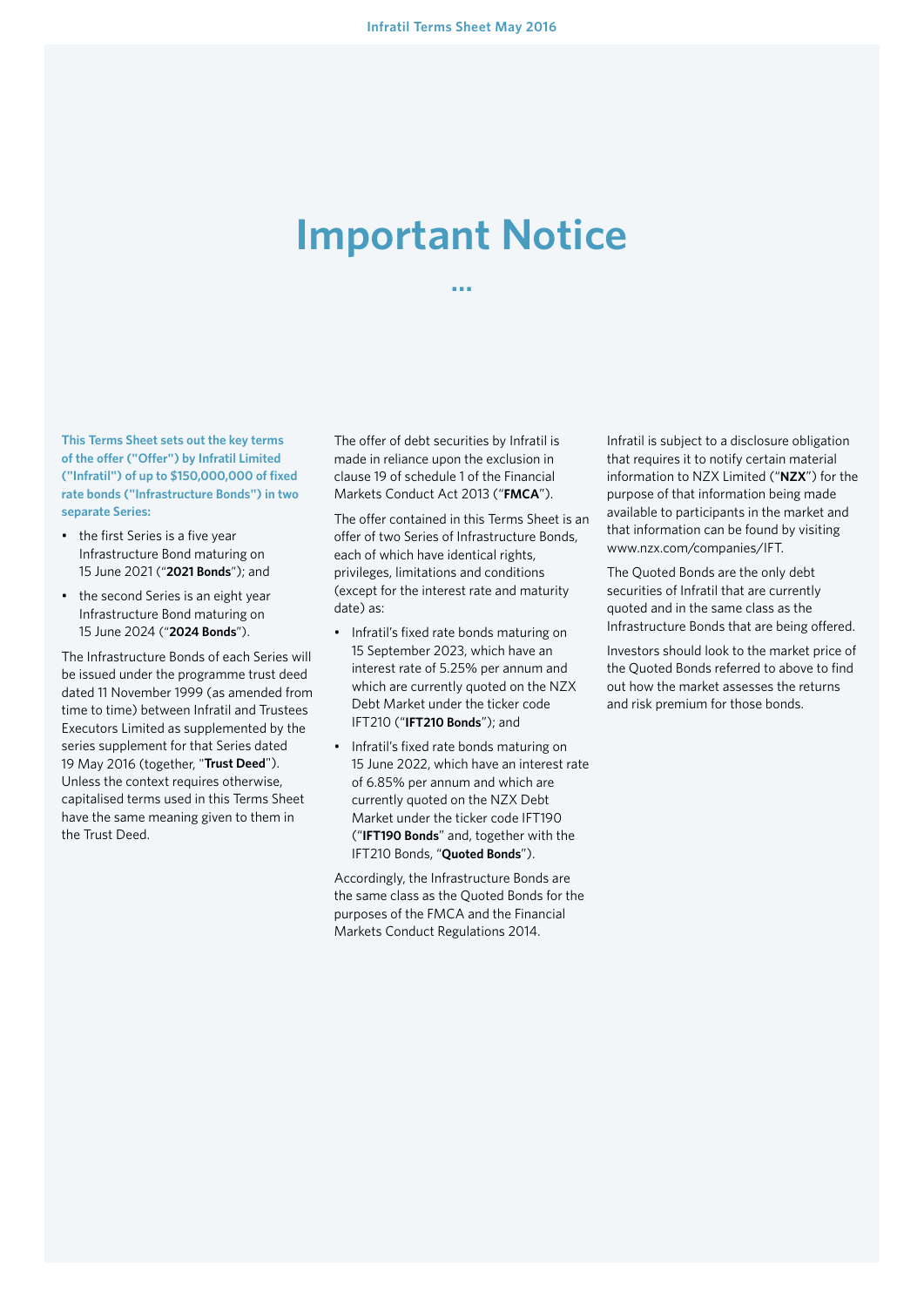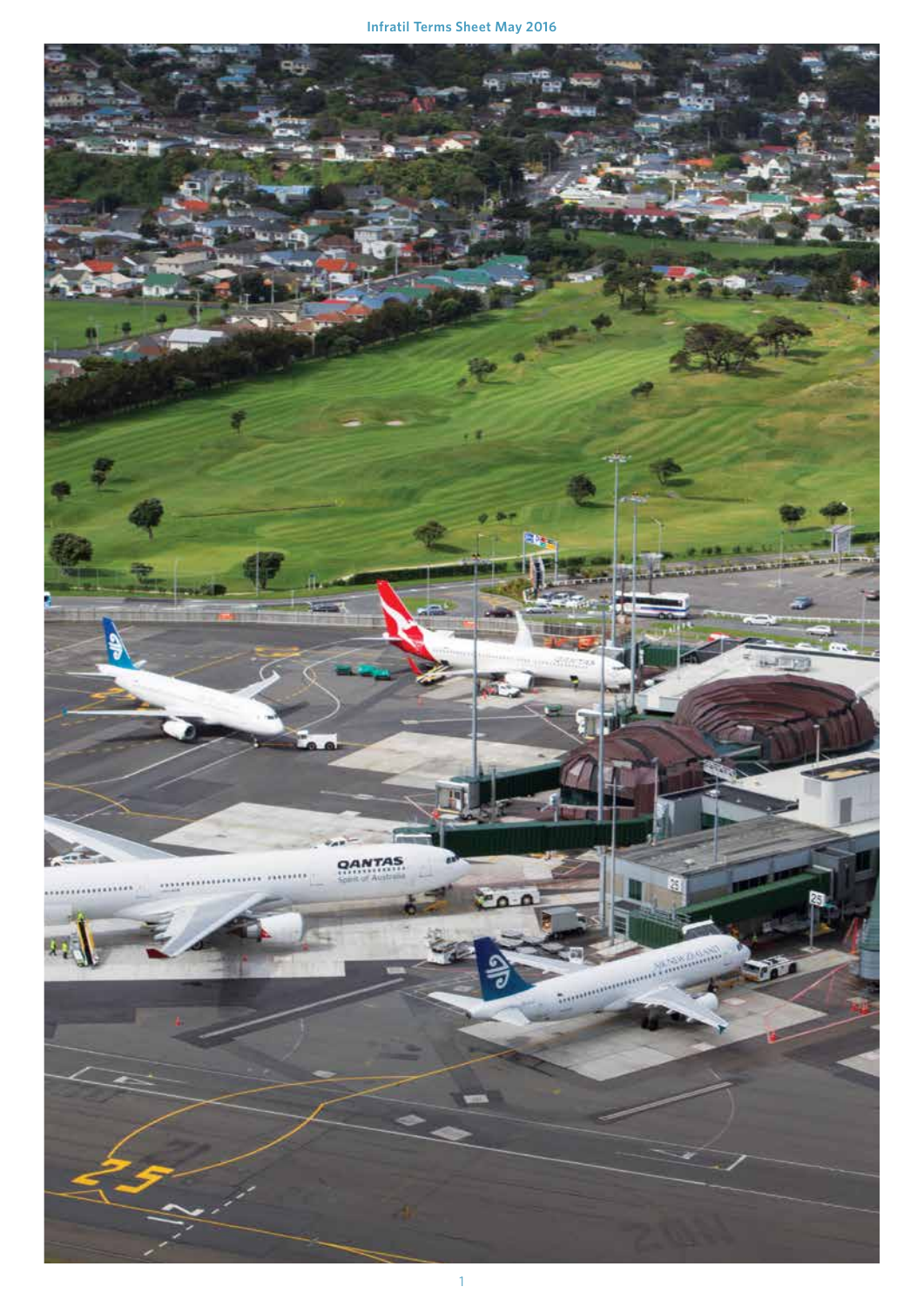# **Key Terms of the Infrastructure Bonds**

**…**

| <b>Issuer</b>                                     | Infratil Limited                                                                                                                                                                                                                                                                                                                                                                                                                                                                                                                                                                                 |  |  |  |  |  |
|---------------------------------------------------|--------------------------------------------------------------------------------------------------------------------------------------------------------------------------------------------------------------------------------------------------------------------------------------------------------------------------------------------------------------------------------------------------------------------------------------------------------------------------------------------------------------------------------------------------------------------------------------------------|--|--|--|--|--|
| <b>Description</b>                                | Infrastructure Bonds are unsecured, unsubordinated debt securities of Infratil to be issued pursuant to the Trust Deed.                                                                                                                                                                                                                                                                                                                                                                                                                                                                          |  |  |  |  |  |
| <b>Opening Date</b>                               | 20 May 2016                                                                                                                                                                                                                                                                                                                                                                                                                                                                                                                                                                                      |  |  |  |  |  |
| <b>General Offer and</b><br><b>Exchange Offer</b> | The Offer consists of two separate parts. Under the first part ("General Offer"), Infratil is offering Infrastructure<br>Bonds of both Series to all investors in New Zealand.                                                                                                                                                                                                                                                                                                                                                                                                                   |  |  |  |  |  |
|                                                   | Under the second part ("Exchange Offer"), Infratil is offering holders of its fixed rate bonds maturing on 15 June<br>2016 ("2016 Bonds") the opportunity to exchange all or some of their 2016 Bonds for Infrastructure Bonds of<br>either Series offered under this Terms Sheet. You will receive one new Infrastructure Bond of the relevant series<br>for each 2016 Bond exchanged under the Exchange Offer. Once you submit a completed Exchange Offer<br>application form you will no longer be able to sell or otherwise transfer your 2016 Bonds designated in that<br>application form. |  |  |  |  |  |
| <b>Offer Amount</b>                               | The Offer is for up to \$100 million of Infrastructure Bonds in aggregate across both the General Offer and the<br>Exchange Offer and across both Series of Infrastructure Bonds (with the option to accept oversubscriptions of<br>up to \$50 million in aggregate at Infratil's discretion). Accordingly, the maximum aggregate amount of<br>Infrastructure Bonds being offered by Infratil is \$150 million. There is no minimum size for each Series of<br>Infrastructure Bonds.                                                                                                             |  |  |  |  |  |
| <b>Closing Date</b>                               | General Offer: 5.00pm, 30 June 2016                                                                                                                                                                                                                                                                                                                                                                                                                                                                                                                                                              |  |  |  |  |  |
|                                                   | Exchange Offer: 5.00pm, 13 June 2016                                                                                                                                                                                                                                                                                                                                                                                                                                                                                                                                                             |  |  |  |  |  |
| <b>Interest Rate</b>                              | 2021 Bonds: 4.90% per annum                                                                                                                                                                                                                                                                                                                                                                                                                                                                                                                                                                      |  |  |  |  |  |
|                                                   | 2024 Bonds: 5.50% per annum                                                                                                                                                                                                                                                                                                                                                                                                                                                                                                                                                                      |  |  |  |  |  |
| <b>Maturity Date</b>                              | 2021 Bonds: 15 June 2021                                                                                                                                                                                                                                                                                                                                                                                                                                                                                                                                                                         |  |  |  |  |  |
|                                                   | 2024 Bonds: 15 June 2024                                                                                                                                                                                                                                                                                                                                                                                                                                                                                                                                                                         |  |  |  |  |  |
| <b>Interest Payment Dates</b>                     | 15 March, 15 June, 15 September and 15 December of each year until and including the Maturity Date<br>(commencing on 15 September 2016).                                                                                                                                                                                                                                                                                                                                                                                                                                                         |  |  |  |  |  |
|                                                   |                                                                                                                                                                                                                                                                                                                                                                                                                                                                                                                                                                                                  |  |  |  |  |  |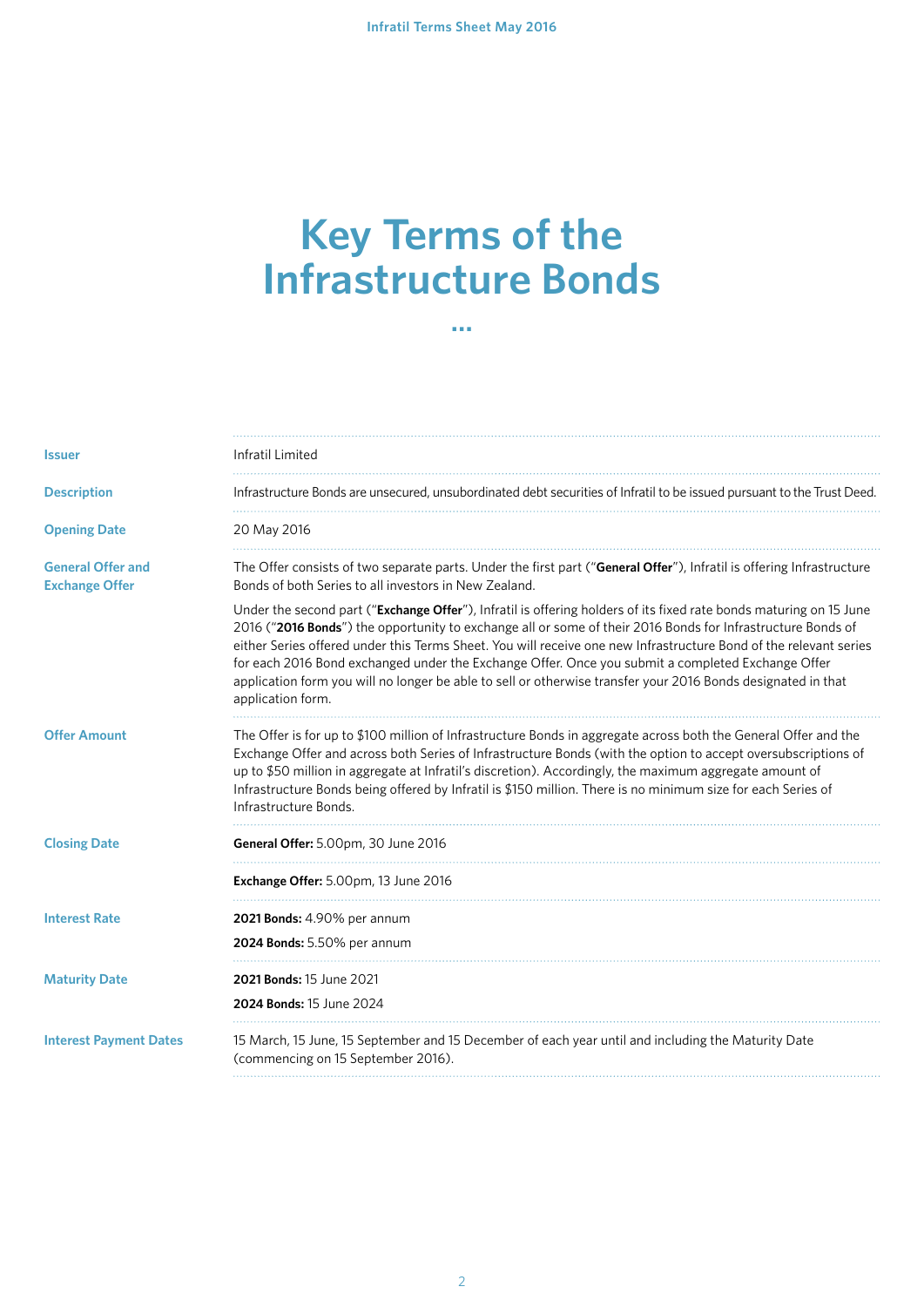| Interest payable on each Infrastructure Bond on the first Interest Payment Date will accrue at the Interest Rate from<br>(and including) the date on which your subscription moneys have been banked into the trust account operated in<br>respect of the Offer to (but excluding) the first Interest Payment Date. For Infrastructure Bonds allotted under the<br>Exchange Offer, the redemption proceeds of the 2016 Bonds will be banked into the trust account operated in respect<br>of the Offer on 15 June 2016 and interest on those Infrastructure Bonds will accrue from that date.<br>In addition, if the Infrastructure Bonds are redeemed on a day that is not an Interest Payment Date (see "Right<br>to Redeem Early" and "Early Redemption Events" below), the amount of interest that will be payable to you will<br>be adjusted to reflect the number of days in the interest period in which the interest accrued.<br>Interest payable on the first Interest Payment Date will be paid by Infratil to the original subscriber of an<br><b>First Interest Payment to</b><br><b>Original Subscriber</b><br>Infrastructure Bond regardless of any transfer of the Infrastructure Bond prior to the first Interest Payment Date.<br><b>Interest Suspension and</b><br>Infratil may suspend the payment of interest where an Interest Suspension Event exists. If the payment of<br><b>Dividend Stopper</b><br>interest is suspended:<br>a) interest will continue to accrue (without compounding) and will be paid by Infratil when the Interest<br>Suspension Event ceases to exist; and<br>b) Infratil will not pay or make any distribution to shareholders or provide any financial assistance for the<br>acquisition of shares in Infratil.<br><b>Interest Suspension Events</b><br>In summary, an Interest Suspension Event may occur if:<br>a) the interest payment would be likely to breach the solvency test in section 4 of the Companies Act 1993;<br>b) the interest payment would be likely to result in a breach of the terms or conditions of other financial<br>indebtedness incurred by Infratil or certain of its subsidiaries; or<br>c) the interest payment would be likely to result in a breach of any other legal obligation by Infratil or certain of<br>its subsidiaries.<br><b>Right to Redeem Early</b><br>Infratil has the right to redeem all or some of the Infrastructure Bonds of each Series prior to the Maturity Date<br>for that Series by giving you no less than five Business Days' notice. Infratil may only exercise this right if:<br>a) the Supervisor has not declared the relevant Series of Infrastructure Bonds due and payable because an<br>event of default as described in clause 8.1 of the Trust Deed exists; and<br>b) the notice of early redemption is given at a time prior to the day falling 25 Business Days before the Maturity Date.<br>You have no right of early redemption except following an Early Redemption Event.<br>In summary, an Early Redemption Event may occur if:<br><b>Early Redemption Events</b><br>a) an event of default as described in clause 8.1 of the Trust Deed occurs; or<br>b) certain takeover offers are made in respect of the shares in Infratil.<br>In general terms, the events of default include non-payment for 14 days or more and the occurrence of certain<br>insolvency related events in relation to Infratil.<br>Infratil has agreed for the benefit of Bondholders that, on the last day of each financial year and financial<br><b>Liabilities to Assets</b><br>half-year of Infratil (and in certain other circumstances), Borrowed Money Indebtedness of the Issuer Group<br><b>Covenant</b><br>(currently comprising of Infratil and its 100% owned subsidiaries) will not exceed 50% of Tangible Assets of<br>Infratil and its subsidiaries as at that date. | <b>Interest Payments</b> | Other than for the first Interest Payment Date, Infratil will pay interest in arrears in equal amounts on each<br>Interest Payment Date. |  |  |  |  |
|---------------------------------------------------------------------------------------------------------------------------------------------------------------------------------------------------------------------------------------------------------------------------------------------------------------------------------------------------------------------------------------------------------------------------------------------------------------------------------------------------------------------------------------------------------------------------------------------------------------------------------------------------------------------------------------------------------------------------------------------------------------------------------------------------------------------------------------------------------------------------------------------------------------------------------------------------------------------------------------------------------------------------------------------------------------------------------------------------------------------------------------------------------------------------------------------------------------------------------------------------------------------------------------------------------------------------------------------------------------------------------------------------------------------------------------------------------------------------------------------------------------------------------------------------------------------------------------------------------------------------------------------------------------------------------------------------------------------------------------------------------------------------------------------------------------------------------------------------------------------------------------------------------------------------------------------------------------------------------------------------------------------------------------------------------------------------------------------------------------------------------------------------------------------------------------------------------------------------------------------------------------------------------------------------------------------------------------------------------------------------------------------------------------------------------------------------------------------------------------------------------------------------------------------------------------------------------------------------------------------------------------------------------------------------------------------------------------------------------------------------------------------------------------------------------------------------------------------------------------------------------------------------------------------------------------------------------------------------------------------------------------------------------------------------------------------------------------------------------------------------------------------------------------------------------------------------------------------------------------------------------------------------------------------------------------------------------------------------------------------------------------------------------------------------------------------------------------------------------------------------------------------------------------------------------------------------------------------------------------------------------------------------------------------------------------------------------------------------------------------------------------------------------------------------------------------------------------------------------------------------------------------|--------------------------|------------------------------------------------------------------------------------------------------------------------------------------|--|--|--|--|
|                                                                                                                                                                                                                                                                                                                                                                                                                                                                                                                                                                                                                                                                                                                                                                                                                                                                                                                                                                                                                                                                                                                                                                                                                                                                                                                                                                                                                                                                                                                                                                                                                                                                                                                                                                                                                                                                                                                                                                                                                                                                                                                                                                                                                                                                                                                                                                                                                                                                                                                                                                                                                                                                                                                                                                                                                                                                                                                                                                                                                                                                                                                                                                                                                                                                                                                                                                                                                                                                                                                                                                                                                                                                                                                                                                                                                                                                                             |                          |                                                                                                                                          |  |  |  |  |
|                                                                                                                                                                                                                                                                                                                                                                                                                                                                                                                                                                                                                                                                                                                                                                                                                                                                                                                                                                                                                                                                                                                                                                                                                                                                                                                                                                                                                                                                                                                                                                                                                                                                                                                                                                                                                                                                                                                                                                                                                                                                                                                                                                                                                                                                                                                                                                                                                                                                                                                                                                                                                                                                                                                                                                                                                                                                                                                                                                                                                                                                                                                                                                                                                                                                                                                                                                                                                                                                                                                                                                                                                                                                                                                                                                                                                                                                                             |                          |                                                                                                                                          |  |  |  |  |
|                                                                                                                                                                                                                                                                                                                                                                                                                                                                                                                                                                                                                                                                                                                                                                                                                                                                                                                                                                                                                                                                                                                                                                                                                                                                                                                                                                                                                                                                                                                                                                                                                                                                                                                                                                                                                                                                                                                                                                                                                                                                                                                                                                                                                                                                                                                                                                                                                                                                                                                                                                                                                                                                                                                                                                                                                                                                                                                                                                                                                                                                                                                                                                                                                                                                                                                                                                                                                                                                                                                                                                                                                                                                                                                                                                                                                                                                                             |                          |                                                                                                                                          |  |  |  |  |
|                                                                                                                                                                                                                                                                                                                                                                                                                                                                                                                                                                                                                                                                                                                                                                                                                                                                                                                                                                                                                                                                                                                                                                                                                                                                                                                                                                                                                                                                                                                                                                                                                                                                                                                                                                                                                                                                                                                                                                                                                                                                                                                                                                                                                                                                                                                                                                                                                                                                                                                                                                                                                                                                                                                                                                                                                                                                                                                                                                                                                                                                                                                                                                                                                                                                                                                                                                                                                                                                                                                                                                                                                                                                                                                                                                                                                                                                                             |                          |                                                                                                                                          |  |  |  |  |
|                                                                                                                                                                                                                                                                                                                                                                                                                                                                                                                                                                                                                                                                                                                                                                                                                                                                                                                                                                                                                                                                                                                                                                                                                                                                                                                                                                                                                                                                                                                                                                                                                                                                                                                                                                                                                                                                                                                                                                                                                                                                                                                                                                                                                                                                                                                                                                                                                                                                                                                                                                                                                                                                                                                                                                                                                                                                                                                                                                                                                                                                                                                                                                                                                                                                                                                                                                                                                                                                                                                                                                                                                                                                                                                                                                                                                                                                                             |                          |                                                                                                                                          |  |  |  |  |
|                                                                                                                                                                                                                                                                                                                                                                                                                                                                                                                                                                                                                                                                                                                                                                                                                                                                                                                                                                                                                                                                                                                                                                                                                                                                                                                                                                                                                                                                                                                                                                                                                                                                                                                                                                                                                                                                                                                                                                                                                                                                                                                                                                                                                                                                                                                                                                                                                                                                                                                                                                                                                                                                                                                                                                                                                                                                                                                                                                                                                                                                                                                                                                                                                                                                                                                                                                                                                                                                                                                                                                                                                                                                                                                                                                                                                                                                                             |                          |                                                                                                                                          |  |  |  |  |
|                                                                                                                                                                                                                                                                                                                                                                                                                                                                                                                                                                                                                                                                                                                                                                                                                                                                                                                                                                                                                                                                                                                                                                                                                                                                                                                                                                                                                                                                                                                                                                                                                                                                                                                                                                                                                                                                                                                                                                                                                                                                                                                                                                                                                                                                                                                                                                                                                                                                                                                                                                                                                                                                                                                                                                                                                                                                                                                                                                                                                                                                                                                                                                                                                                                                                                                                                                                                                                                                                                                                                                                                                                                                                                                                                                                                                                                                                             |                          |                                                                                                                                          |  |  |  |  |
|                                                                                                                                                                                                                                                                                                                                                                                                                                                                                                                                                                                                                                                                                                                                                                                                                                                                                                                                                                                                                                                                                                                                                                                                                                                                                                                                                                                                                                                                                                                                                                                                                                                                                                                                                                                                                                                                                                                                                                                                                                                                                                                                                                                                                                                                                                                                                                                                                                                                                                                                                                                                                                                                                                                                                                                                                                                                                                                                                                                                                                                                                                                                                                                                                                                                                                                                                                                                                                                                                                                                                                                                                                                                                                                                                                                                                                                                                             |                          |                                                                                                                                          |  |  |  |  |
|                                                                                                                                                                                                                                                                                                                                                                                                                                                                                                                                                                                                                                                                                                                                                                                                                                                                                                                                                                                                                                                                                                                                                                                                                                                                                                                                                                                                                                                                                                                                                                                                                                                                                                                                                                                                                                                                                                                                                                                                                                                                                                                                                                                                                                                                                                                                                                                                                                                                                                                                                                                                                                                                                                                                                                                                                                                                                                                                                                                                                                                                                                                                                                                                                                                                                                                                                                                                                                                                                                                                                                                                                                                                                                                                                                                                                                                                                             |                          |                                                                                                                                          |  |  |  |  |
|                                                                                                                                                                                                                                                                                                                                                                                                                                                                                                                                                                                                                                                                                                                                                                                                                                                                                                                                                                                                                                                                                                                                                                                                                                                                                                                                                                                                                                                                                                                                                                                                                                                                                                                                                                                                                                                                                                                                                                                                                                                                                                                                                                                                                                                                                                                                                                                                                                                                                                                                                                                                                                                                                                                                                                                                                                                                                                                                                                                                                                                                                                                                                                                                                                                                                                                                                                                                                                                                                                                                                                                                                                                                                                                                                                                                                                                                                             |                          |                                                                                                                                          |  |  |  |  |
|                                                                                                                                                                                                                                                                                                                                                                                                                                                                                                                                                                                                                                                                                                                                                                                                                                                                                                                                                                                                                                                                                                                                                                                                                                                                                                                                                                                                                                                                                                                                                                                                                                                                                                                                                                                                                                                                                                                                                                                                                                                                                                                                                                                                                                                                                                                                                                                                                                                                                                                                                                                                                                                                                                                                                                                                                                                                                                                                                                                                                                                                                                                                                                                                                                                                                                                                                                                                                                                                                                                                                                                                                                                                                                                                                                                                                                                                                             |                          |                                                                                                                                          |  |  |  |  |
|                                                                                                                                                                                                                                                                                                                                                                                                                                                                                                                                                                                                                                                                                                                                                                                                                                                                                                                                                                                                                                                                                                                                                                                                                                                                                                                                                                                                                                                                                                                                                                                                                                                                                                                                                                                                                                                                                                                                                                                                                                                                                                                                                                                                                                                                                                                                                                                                                                                                                                                                                                                                                                                                                                                                                                                                                                                                                                                                                                                                                                                                                                                                                                                                                                                                                                                                                                                                                                                                                                                                                                                                                                                                                                                                                                                                                                                                                             |                          |                                                                                                                                          |  |  |  |  |
|                                                                                                                                                                                                                                                                                                                                                                                                                                                                                                                                                                                                                                                                                                                                                                                                                                                                                                                                                                                                                                                                                                                                                                                                                                                                                                                                                                                                                                                                                                                                                                                                                                                                                                                                                                                                                                                                                                                                                                                                                                                                                                                                                                                                                                                                                                                                                                                                                                                                                                                                                                                                                                                                                                                                                                                                                                                                                                                                                                                                                                                                                                                                                                                                                                                                                                                                                                                                                                                                                                                                                                                                                                                                                                                                                                                                                                                                                             |                          |                                                                                                                                          |  |  |  |  |
|                                                                                                                                                                                                                                                                                                                                                                                                                                                                                                                                                                                                                                                                                                                                                                                                                                                                                                                                                                                                                                                                                                                                                                                                                                                                                                                                                                                                                                                                                                                                                                                                                                                                                                                                                                                                                                                                                                                                                                                                                                                                                                                                                                                                                                                                                                                                                                                                                                                                                                                                                                                                                                                                                                                                                                                                                                                                                                                                                                                                                                                                                                                                                                                                                                                                                                                                                                                                                                                                                                                                                                                                                                                                                                                                                                                                                                                                                             |                          |                                                                                                                                          |  |  |  |  |
|                                                                                                                                                                                                                                                                                                                                                                                                                                                                                                                                                                                                                                                                                                                                                                                                                                                                                                                                                                                                                                                                                                                                                                                                                                                                                                                                                                                                                                                                                                                                                                                                                                                                                                                                                                                                                                                                                                                                                                                                                                                                                                                                                                                                                                                                                                                                                                                                                                                                                                                                                                                                                                                                                                                                                                                                                                                                                                                                                                                                                                                                                                                                                                                                                                                                                                                                                                                                                                                                                                                                                                                                                                                                                                                                                                                                                                                                                             |                          |                                                                                                                                          |  |  |  |  |
|                                                                                                                                                                                                                                                                                                                                                                                                                                                                                                                                                                                                                                                                                                                                                                                                                                                                                                                                                                                                                                                                                                                                                                                                                                                                                                                                                                                                                                                                                                                                                                                                                                                                                                                                                                                                                                                                                                                                                                                                                                                                                                                                                                                                                                                                                                                                                                                                                                                                                                                                                                                                                                                                                                                                                                                                                                                                                                                                                                                                                                                                                                                                                                                                                                                                                                                                                                                                                                                                                                                                                                                                                                                                                                                                                                                                                                                                                             |                          |                                                                                                                                          |  |  |  |  |
|                                                                                                                                                                                                                                                                                                                                                                                                                                                                                                                                                                                                                                                                                                                                                                                                                                                                                                                                                                                                                                                                                                                                                                                                                                                                                                                                                                                                                                                                                                                                                                                                                                                                                                                                                                                                                                                                                                                                                                                                                                                                                                                                                                                                                                                                                                                                                                                                                                                                                                                                                                                                                                                                                                                                                                                                                                                                                                                                                                                                                                                                                                                                                                                                                                                                                                                                                                                                                                                                                                                                                                                                                                                                                                                                                                                                                                                                                             |                          |                                                                                                                                          |  |  |  |  |
|                                                                                                                                                                                                                                                                                                                                                                                                                                                                                                                                                                                                                                                                                                                                                                                                                                                                                                                                                                                                                                                                                                                                                                                                                                                                                                                                                                                                                                                                                                                                                                                                                                                                                                                                                                                                                                                                                                                                                                                                                                                                                                                                                                                                                                                                                                                                                                                                                                                                                                                                                                                                                                                                                                                                                                                                                                                                                                                                                                                                                                                                                                                                                                                                                                                                                                                                                                                                                                                                                                                                                                                                                                                                                                                                                                                                                                                                                             |                          |                                                                                                                                          |  |  |  |  |
|                                                                                                                                                                                                                                                                                                                                                                                                                                                                                                                                                                                                                                                                                                                                                                                                                                                                                                                                                                                                                                                                                                                                                                                                                                                                                                                                                                                                                                                                                                                                                                                                                                                                                                                                                                                                                                                                                                                                                                                                                                                                                                                                                                                                                                                                                                                                                                                                                                                                                                                                                                                                                                                                                                                                                                                                                                                                                                                                                                                                                                                                                                                                                                                                                                                                                                                                                                                                                                                                                                                                                                                                                                                                                                                                                                                                                                                                                             |                          |                                                                                                                                          |  |  |  |  |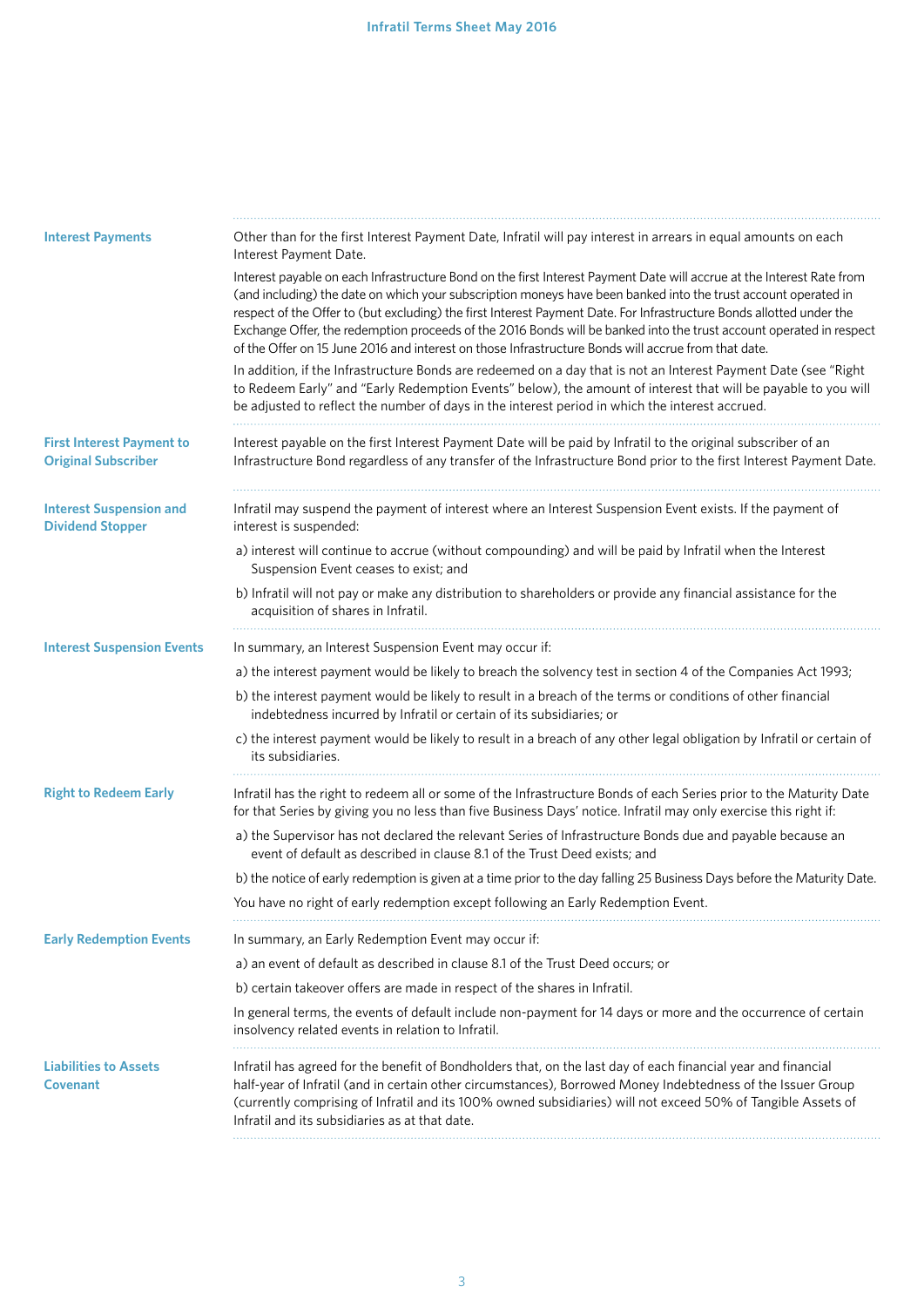| <b>Ranking of</b><br><b>Infrastructure Bonds</b>                                     | The Infrastructure Bonds are unsecured and unsubordinated debt obligations of Infratil. This means that in a<br>liquidation of Infratil your rights and claims as a Bondholder:                                                                                                                                                                                                                                                                                                                                                                                                                              |  |  |  |
|--------------------------------------------------------------------------------------|--------------------------------------------------------------------------------------------------------------------------------------------------------------------------------------------------------------------------------------------------------------------------------------------------------------------------------------------------------------------------------------------------------------------------------------------------------------------------------------------------------------------------------------------------------------------------------------------------------------|--|--|--|
|                                                                                      | a) will rank after the claims of (i) secured creditors of Infratil (if any), and (ii) creditors of Infratil who are<br>preferred by law (eg, the Inland Revenue Department in respect of unpaid tax);                                                                                                                                                                                                                                                                                                                                                                                                        |  |  |  |
|                                                                                      | b) will rank equally with the claims of all other unsecured, unsubordinated creditors of Infratil; and                                                                                                                                                                                                                                                                                                                                                                                                                                                                                                       |  |  |  |
|                                                                                      | c) will rank in <b>priority</b> to the claims of (i) subordinated creditors of Infratil (if any) (being creditors who have<br>agreed to accept a lower priority in respect of their claims in a liquidation of Infratil), and (ii) shareholders.                                                                                                                                                                                                                                                                                                                                                             |  |  |  |
|                                                                                      | Infratil is a holding company with investments in various companies. Bondholders have no claims against, or<br>recourse to the assets of, any of those companies. Infratil's ability to make timely payments on the Infrastructure<br>Bonds is dependent on the returns it receives from its investments, its capital structure and the quality of<br>its management.                                                                                                                                                                                                                                        |  |  |  |
|                                                                                      | In a liquidation of the Infratil group, creditors of Infratil's subsidiaries and associates (including lenders) would<br>have a prior claim to the assets of those companies ranking ahead of the claim of Infratil's liquidator (claiming<br>as shareholder in the companies). Only the residual assets of the companies, after the claims of the companies'<br>creditors have been satisfied, would be available to Infratil's liquidator and therefore Infratil's creditors<br>(including Bondholders).                                                                                                   |  |  |  |
| <b>No Guarantee</b>                                                                  | The Infrastructure Bonds are not guaranteed by any member of the Infratil group or any other person.                                                                                                                                                                                                                                                                                                                                                                                                                                                                                                         |  |  |  |
| <b>Issue Price</b>                                                                   | \$1.00 per Infrastructure Bond (being the Face Value). No subscription monies are payable by a Bondholder<br>for each Infrastructure Bond allotted under the Exchange Offer.                                                                                                                                                                                                                                                                                                                                                                                                                                 |  |  |  |
| <b>Issue/Allotment Dates</b>                                                         | Infrastructure Bonds offered under the Exchange Offer will be issued on 30 June 2016. Infrastructure Bonds<br>offered under the General Offer will be issued on 30 June 2016 and 4 July 2016.                                                                                                                                                                                                                                                                                                                                                                                                                |  |  |  |
| <b>Expected Date of Initial</b><br><b>Quotation on the NZX</b><br><b>Debt Market</b> | 30 June 2016                                                                                                                                                                                                                                                                                                                                                                                                                                                                                                                                                                                                 |  |  |  |
| <b>Minimum Application</b><br><b>Amount</b>                                          | \$5,000 and multiples of \$1,000 thereafter (unless a holder of 2016 Bonds is exchanging all of his or her 2016<br>Bonds). The minimum application amount applies separately in respect of each Series.                                                                                                                                                                                                                                                                                                                                                                                                      |  |  |  |
| <b>ISIN</b>                                                                          | 2021 Bonds: NZIFTD0220L0                                                                                                                                                                                                                                                                                                                                                                                                                                                                                                                                                                                     |  |  |  |
|                                                                                      | 2024 Bonds: NZIFTD0230L9                                                                                                                                                                                                                                                                                                                                                                                                                                                                                                                                                                                     |  |  |  |
| <b>Business Day</b>                                                                  | A day on which NZX is open for trading. If any Interest Payment Date or the Maturity Date falls on a day that is<br>not a Business Day, the due date for the payment to be made on that date will be on the immediately preceding<br>Business Day, but the amount paid will not be adjusted.                                                                                                                                                                                                                                                                                                                 |  |  |  |
| <b>Registrar and Paying Agent</b>                                                    | Link Market Services Limited                                                                                                                                                                                                                                                                                                                                                                                                                                                                                                                                                                                 |  |  |  |
| <b>Who May Apply</b>                                                                 | Infratil may reserve Infrastructure Bonds offered under the General Offer, including oversubscriptions, for<br>subscription by clients of the Managers, NZX participants and other approved financial intermediaries<br>("Allocations"). The aggregate number of Infrastructure Bonds reserved will be determined by Infratil, in<br>consultation with the Managers. Infratil, in consultation with the Managers, will determine the arrangements in<br>respect of the Infrastructure Bonds offered under the General Offer which are not subject to Allocations and<br>announce these arrangements via NZX. |  |  |  |
|                                                                                      |                                                                                                                                                                                                                                                                                                                                                                                                                                                                                                                                                                                                              |  |  |  |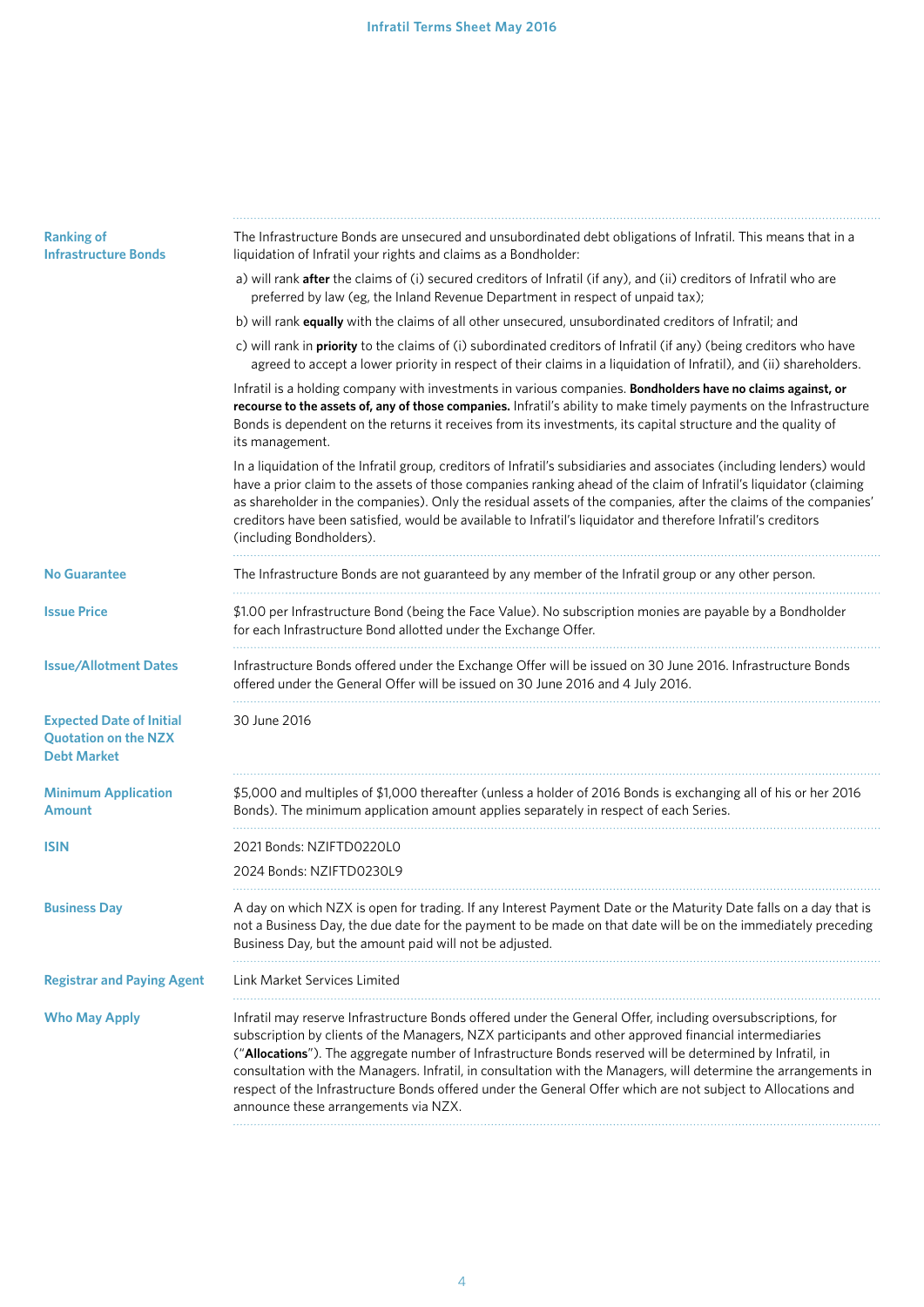**How to Apply** Applications to subscribe for Infrastructure Bonds offered under the General Offer must be made on the **General Offer application form** attached to this Terms Sheet. Applications to subscribe for Infrastructure Bonds offered under the Exchange Offer must be made on the **Exchange Offer application form** attached to this Terms Sheet. **General Offer**

Retail investors should contact any Manager, their financial adviser or any NZX participant for details on how they may acquire Infrastructure Bonds under the General Offer. You can find a NZX participant by visiting www.nzx.com/investing/find a participant. Applicants accepting an Allocation from a NZX participant or approved financial intermediary must return a completed application form to the office of that NZX participant or approved financial intermediary which has provided the Allocation in time to enable it to be forwarded to the Registrar before 5.00pm on the Closing Date for the General Offer.

Public Pool applicants of the General Offer (being all applicants of the General Offer other than applicants in respect of Allocations) must return a completed General Offer application form, so that it is received by the Registrar (on behalf of Infratil) at the address below, no later than 5.00pm on the Closing Date for the General Offer:

#### **Link Market Services Limited**

PO Box 91976, Auckland 1142

Alternatively, completed application forms may be lodged with any Manager, Primary Market Participant, the Organising Participant or any other channel approved by NZX, but must be delivered in sufficient time to enable the application form to be forwarded to and received by the Registrar no later than 5.00pm on the Closing Date for the General Offer.

#### **Exchange Offer**

If you make an application under the Exchange Offer, you must return a completed Exchange Offer application form so that it is received by the Registrar at the address below no later than 5.00pm on the Closing Date of the Exchange Offer:

### **Link Market Services Limited**

PO Box 91976, Auckland 1142

Alternatively, completed application forms may be lodged with any Manager, Primary Market Participant, the Organising Participant or any other channel approved by NZX, but must be delivered in sufficient time to enable the application form to be forwarded to and received by the Registrar no later than 5.00pm on the Closing Date for the Exchange Offer.

Once you submit a completed Exchange Offer application form you will no longer be able to sell or otherwise transfer your 2016 Bonds designated in that application form.

#### **Applications may be refused**

In relation to both the General Offer and the Exchange Offer, Infratil reserves the right to refuse any application or to accept an application in part only, without providing a reason. If Infratil refuses an application under the General Offer or accepts an application in part, all or the relevant balance of the application moneys will be returned (without interest) as soon as reasonably practicable and, in any event, within five Business Days after such refusal or acceptance in part. If Infratil refuses any application under the Exchange Offer or accepts an application in part, the 2016 Bonds that are not being exchanged will be redeemed on their maturity date in accordance with their existing terms and conditions.

Each investor's financial adviser will be able to advise them as to what arrangements will need to be put in place for the investors to trade the Infrastructure Bonds including obtaining a common shareholder number (CSN), an authorisation code (FIN) and opening an account with a Primary Market Participant as well as the costs and timeframes for putting such arrangements in place.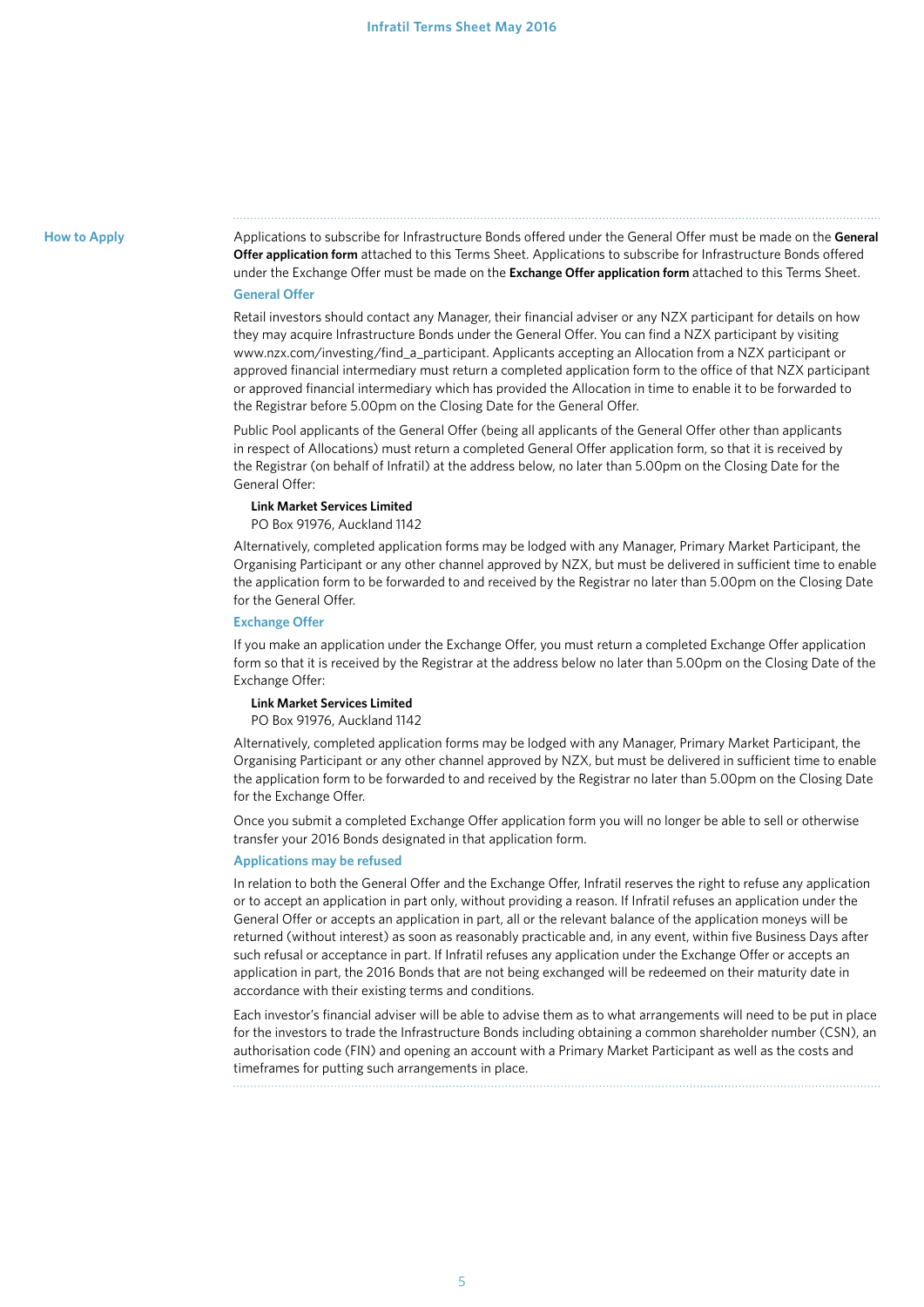| <b>Brokerage</b>                    | NZX has authorised NZX participants to act in the Offer. Applicants are not required to pay brokerage for<br>Infrastructure Bonds under this Offer.                                                                                                                                                                                                                                                                                                                                                                                                                                                                                                                                                                                                                                                                                                                                      |  |  |  |  |
|-------------------------------------|------------------------------------------------------------------------------------------------------------------------------------------------------------------------------------------------------------------------------------------------------------------------------------------------------------------------------------------------------------------------------------------------------------------------------------------------------------------------------------------------------------------------------------------------------------------------------------------------------------------------------------------------------------------------------------------------------------------------------------------------------------------------------------------------------------------------------------------------------------------------------------------|--|--|--|--|
| <b>Use of Proceeds</b>              | Infratil will use the net proceeds of the Offer for general corporate purposes.                                                                                                                                                                                                                                                                                                                                                                                                                                                                                                                                                                                                                                                                                                                                                                                                          |  |  |  |  |
| <b>NZX Debt Market</b><br>Quotation | Infratil will take any necessary steps to ensure that the Infrastructure Bonds are, immediately after issue, quoted.<br>Application has been made to NZX for permission to quote the Infrastructure Bonds on the NZX Debt Market<br>and all the requirements of NZX relating thereto that can be complied with on or before the date of this Terms<br>Sheet have been duly complied with. However, NZX accepts no responsibility for any statement in this Terms<br>Sheet.<br>NZX is a licensed market operator, and the NZX Debt Market is a licensed market, under the FMCA.                                                                                                                                                                                                                                                                                                           |  |  |  |  |
| <b>NZX Debt Market</b>              | NZX Debt Market ticker code IFT220 has been reserved for the 2021 Bonds.                                                                                                                                                                                                                                                                                                                                                                                                                                                                                                                                                                                                                                                                                                                                                                                                                 |  |  |  |  |
| <b>Ticker Code</b>                  | NZX Debt Market ticker code IFT230 has been reserved for the 2024 Bonds.                                                                                                                                                                                                                                                                                                                                                                                                                                                                                                                                                                                                                                                                                                                                                                                                                 |  |  |  |  |
| <b>Supervisor</b>                   | <b>Trustees Executors Limited</b>                                                                                                                                                                                                                                                                                                                                                                                                                                                                                                                                                                                                                                                                                                                                                                                                                                                        |  |  |  |  |
| <b>Governing Law</b>                | New Zealand                                                                                                                                                                                                                                                                                                                                                                                                                                                                                                                                                                                                                                                                                                                                                                                                                                                                              |  |  |  |  |
| <b>No Underwriting</b>              | The Offer is not underwritten                                                                                                                                                                                                                                                                                                                                                                                                                                                                                                                                                                                                                                                                                                                                                                                                                                                            |  |  |  |  |
| <b>Offer in New Zealand only</b>    | The Infrastructure Bonds may only be offered for sale or sold in New Zealand. Infratil has not and will not take<br>any action which would permit a public offering of the Infrastructure Bonds, or possession or distribution of any<br>offering material, in any country or jurisdiction where action for that purpose is required (other than<br>New Zealand). Infrastructure Bonds may only be offered for sale or sold in compliance with all applicable laws<br>and regulations in any jurisdiction in which they are offered, sold or delivered. Any information memorandum,<br>terms sheet, circular, advertisement or other offering material in respect of the Infrastructure Bonds may only be<br>published, delivered or distributed in or from any country or jurisdiction under circumstances which will result in<br>compliance with all applicable laws and regulations. |  |  |  |  |
|                                     | By subscribing for Infrastructure Bonds, you indemnify Infratil, the Managers, the Organising Participant and the<br>Supervisor in respect of any loss incurred as a result of you breaching the above selling restrictions.                                                                                                                                                                                                                                                                                                                                                                                                                                                                                                                                                                                                                                                             |  |  |  |  |
| <b>Non-reliance</b>                 | This Terms Sheet does not constitute a recommendation by the Managers, the Organising Participant, the<br>Supervisor, or any of their respective directors, officers, employees, agents or advisers to subscribe for, or<br>purchase, any of the Infrastructure Bonds. None of these parties or any of their respective directors, officers,<br>employees, agents or advisers accepts any liability whatsoever for any loss arising from this Terms Sheet or its<br>contents or otherwise arising in connection with the Offer.                                                                                                                                                                                                                                                                                                                                                          |  |  |  |  |
|                                     | The Managers, the Organising Participant and the Supervisor have not independently verified the information<br>contained in this Terms Sheet. In accepting delivery of this Terms Sheet, you acknowledge that none of the<br>Managers, the Organising Participant, the Supervisor nor their respective directors, officers, employees, agents<br>or advisers gives any warranty or representation of accuracy or reliability and they take no responsibility for it.<br>They have no liability for any errors or omissions (including for negligence) in this Terms Sheet, and you waive<br>all claims in that regard.                                                                                                                                                                                                                                                                   |  |  |  |  |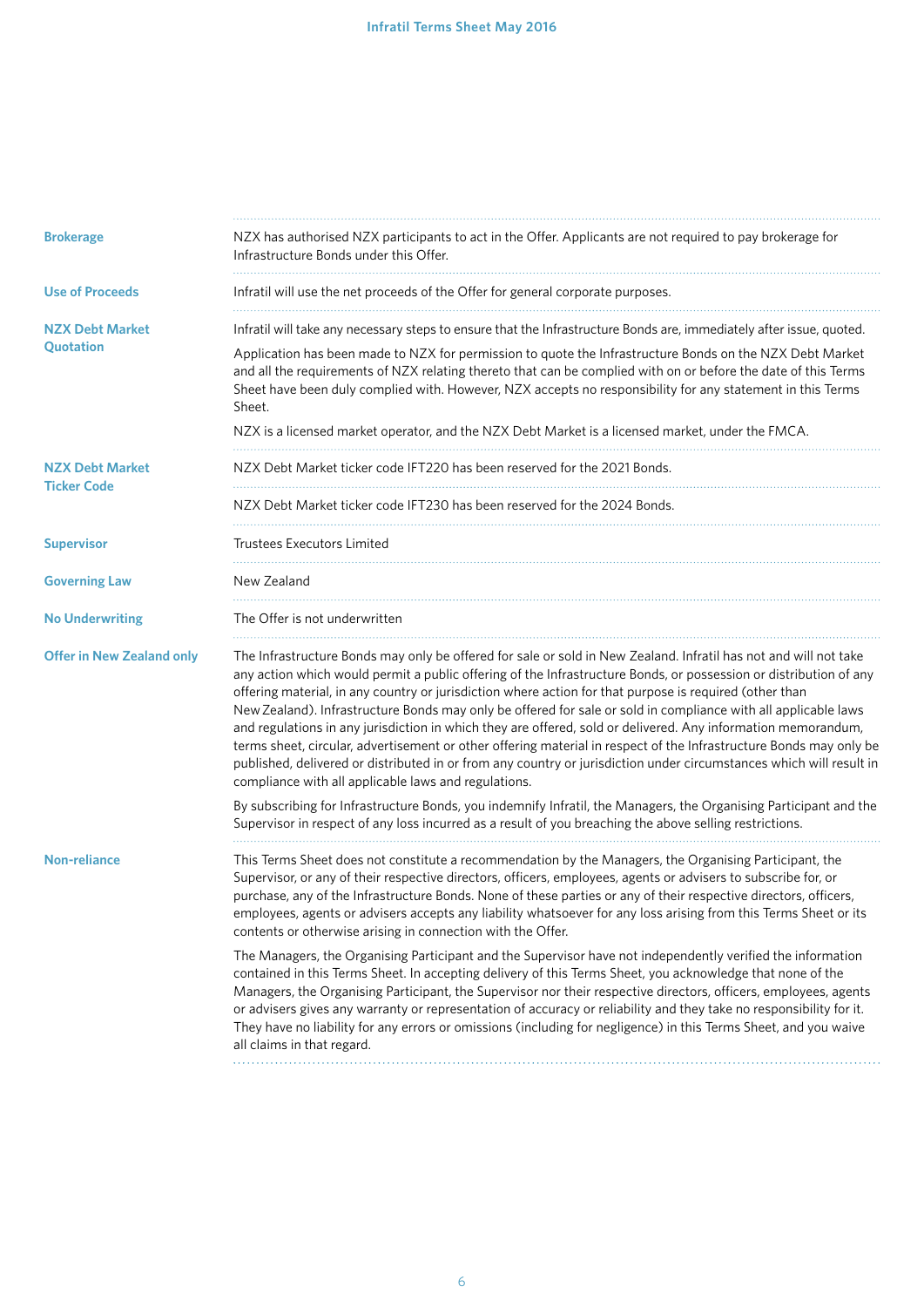# **Other Information**

**…**

**The dates set out in this Terms Sheet are indicative only and Infratil may change the dates set out in this Terms Sheet.** 

Infratil has the right in its absolute discretion and without notice to close the offer early, to extend the Closing Date, or to choose not to proceed with the offer, in each case in respect of either or both Series of Infrastructure Bonds. If the Closing Date for a Series is changed, other dates in relation to that Series (such as the Issue Dates, the Maturity Date and the Interest Payment Dates) may be changed accordingly.

Any internet site address provided in the Terms Sheet is for reference only and, except as expressly stated otherwise, the content of such internet site is not incorporated by reference into, and does not form part of, this Terms Sheet.

Copies of the Trust Deed are available by visiting www.infratil.com/for-investors/ bonds/ or you may request a copy from:

#### **Infratil Limited**

5 Market Lane Wellington Attention: Phillippa Harford

*or*

#### **Trustees Executors Limited** Level 5

10 Customhouse Quay Wellington Attention: Sean Roberts. Information on the IFT190 Bonds is contained in Infratil's simplified disclosure prospectus dated 26 April 2013.

Information on the IFT210 Bonds is contained in Infratil's Terms Sheet dated 1 October 2015.

Investors can obtain a copy of those documents from www.infratil.com/forinvestors/bonds/.

Investors should seek qualified independent financial and taxation advice before deciding to invest. In particular, you should consult your tax adviser in relation to your specific circumstances. Investors will also be personally responsible for ensuring compliance with relevant laws and regulations applicable to them (including any required registrations).

**For further information regarding Infratil, visit www.nzx.com/companies/IFT.**

### **Directory Issuer**

#### **Infratil Limited**

5 Market Lane

### **Managers of the Offer**

#### **ANZ Bank New Zealand Limited**

Level 10 171 Featherston Street Wellington 6011 0800 269 476

PO Box 320 Wellington 6140 04 473 3663

**Deutsche Craigs Limited**

Level 36, Vero Centre 48 Shortland Street PO Box 1196 Auckland 1140 0800 226 263

#### **Supervisor**

#### **Trustees Executors Limited**

Level 5, Maritime Tower 10 Customhouse Quay PO Box 3222 Wellington 6143

#### **First NZ Capital Securities Limited**

Level 14 171 Featherston Street Wellington 6011 0800 005 678

#### **Registrar**

#### **Link Market Services Limited**

Level 11, Deloitte Centre 80 Queen Street Auckland 1010 PO Box 91976 Auckland 1142

#### **Forsyth Barr Limited**

The Octagon Private Bag 1999 Dunedin 9054 0800 367 227

### **Organising Participant**

**Forsyth Barr Limited**

#### **Westpac Banking Corporation (acting through its New Zealand Branch)**

PO Box 934 Auckland 1140 0800 942 822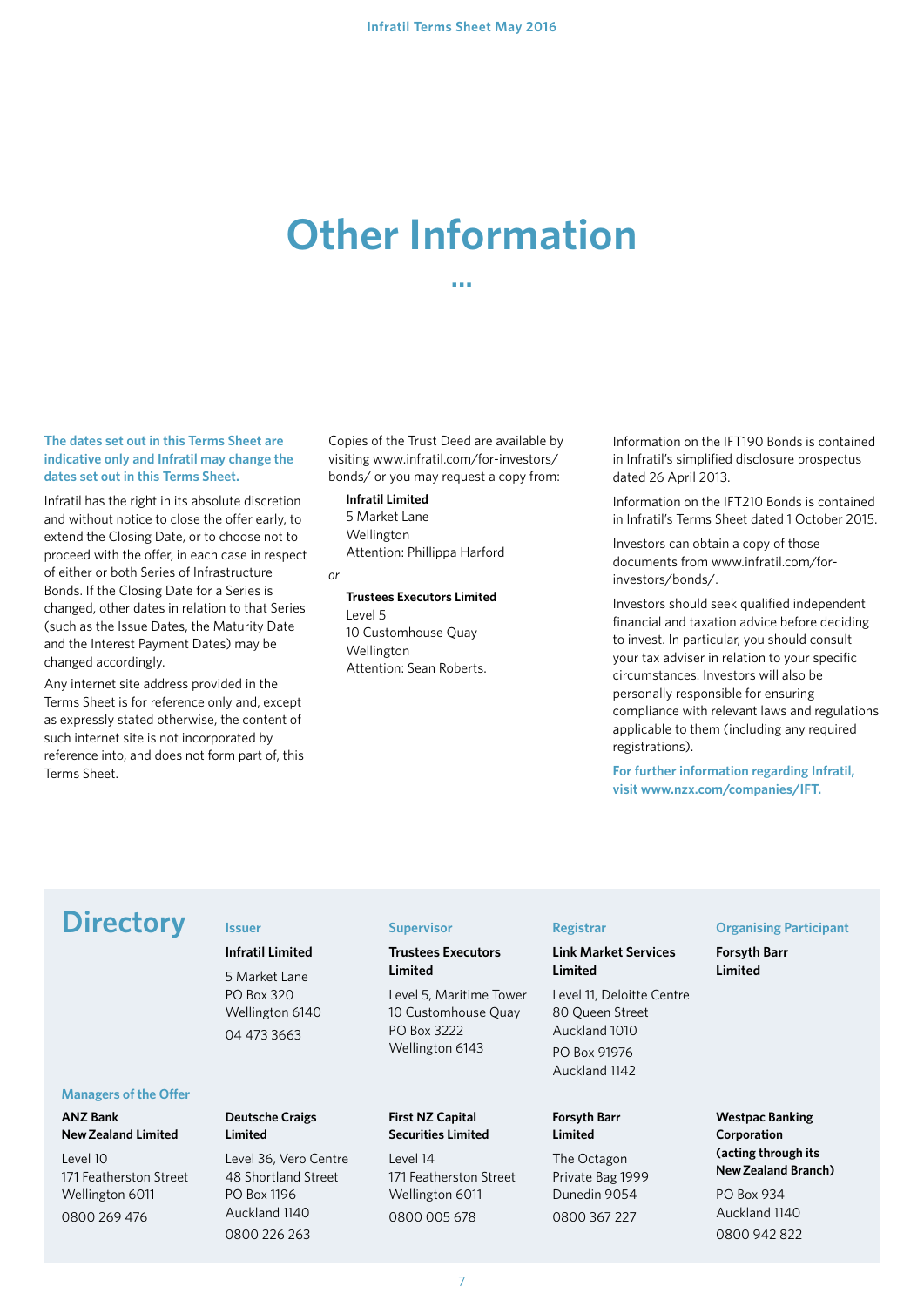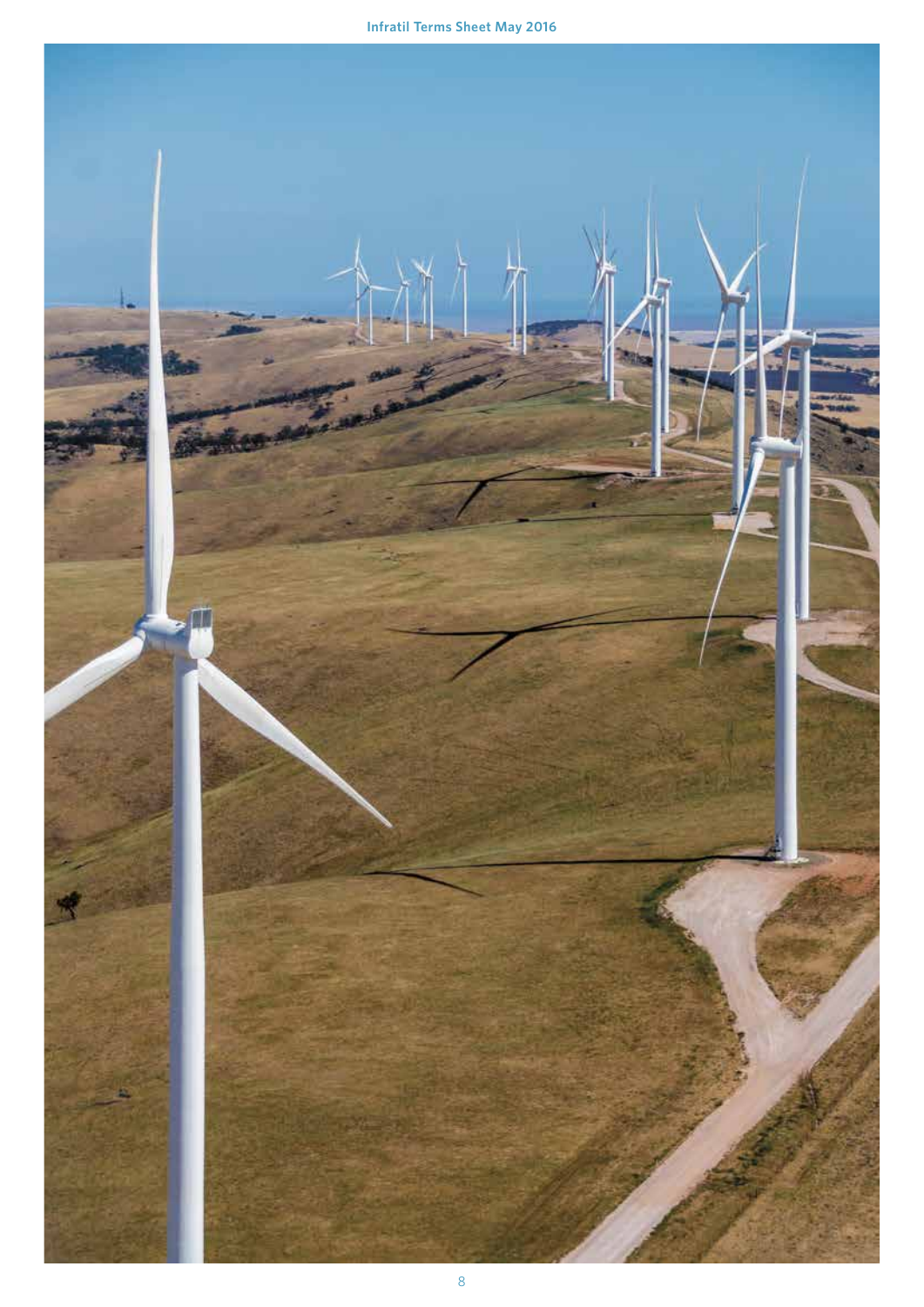# **General Offer Application Instructions**

**…**

These application instructions relate to an application for Infrastructure Bonds under the General Offer. An application to subscribe for Infrastructure Bonds under the General Offer must be made on the application form following these application instructions.

An application will constitute an irrevocable offer by the applicant to subscribe for the aggregate Face Value of Infrastructure Bonds of the relevant Series specified in the General Offer application form (or such lesser amount which Infratil may determine) on the terms set out in this Terms Sheet, the Trust Deed and the applicable Series Supplement, and the General Offer application form.

#### **A = Investor Details**

Please complete all relevant sections in the General Offer application form in CAPITAL LETTERS.

**Full name details:** Insert your full name. Applications must be in the name(s) of natural persons, companies or other legal entities, up to a maximum of three names per application.

Use the table below to see how to write your name correctly.

| Type of<br>Investor:                        | Correct way<br>to write Name:                                      | Incorrect way<br>to write Name:                    |  |
|---------------------------------------------|--------------------------------------------------------------------|----------------------------------------------------|--|
| Individual person                           | JOHN SMITH                                                         | J SMITH                                            |  |
| More than<br>one person                     | JOHN SMITH<br>MICHELLE SMITH                                       | <b>J &amp; M SMITH</b>                             |  |
| Company                                     | ABC LIMITED                                                        | ABC.                                               |  |
| <b>Trusts</b>                               | <b>JOHN SMITH</b><br>(JOHN SMITH<br>FAMILY TRUST A/C)              | <b>SMITH FAMILY</b><br><b>TRUST</b>                |  |
| Partnerships                                | <b>JOHN SMITH</b><br>MICHAEL SMITH<br>(JOHN SMITH AND<br>SONS A/C) | JOHN SMITH & SONS                                  |  |
| Clubs and<br>unincorporated<br>associations | <b>JANE SMITH</b><br>(SMITH INVESTMENT<br>CLUB A/C)                | SMITH INVESTMENT<br><b>CLUB</b>                    |  |
| Superannuation<br>funds                     | JOHN SMITH LIMITED<br><i><b>(SUPERANNUATION)</b></i><br>FUND A/C)  | <b>JOHN SMITH</b><br>SUPERANNUATION<br><b>FUND</b> |  |

**Postal address details:** Insert your postal address for correspondence. All communications to you from Infratil will be mailed to the person(s) at the address shown (unless an applicant provides an email address in section F of the General Offer application form). For joint applicants, only one address is to be provided.

**Telephone numbers:** Insert your telephone number(s) in case the Registrar or Infratil needs to contact you in relation to your application.

By supplying **your mobile number** you will enable the Registrar to advise you by TXT Alerts (post allotment for New Zealand investors only) of any changes on your holding balance, or if your bank account details or address on register change, or if a new/ replacement FIN has been requested.

This feature provides additional security to you as an investor.

#### **B = Application Payment Details**

Please enter the aggregate Face Value of Infrastructure Bonds of each Series that you wish to apply for. Each Infrastructure Bond has a Face Value of \$1.00. An application to subscribe for Infrastructure Bonds of each Series must be for a minimum aggregate Face Value of \$5,000 and thereafter in multiples of \$1,000.

Payment must be made by direct debit, cheque (or, if the application is for an aggregate subscription amount of \$500,000 or more, by a bank cheque) or (by prior arrangement with the Registrar) through the NZClear System.

Cheques must be in New Zealand dollars and drawn on a New Zealand branch of a registered bank. Cheques must be made payable to "Infratil Bond Offer", crossed "Not Transferable" and must not be post-dated. Staple your cheque to the completed General Offer application form.

Your cheque will be banked upon receipt into a designated bank trust account pending allotment of the Infrastructure Bonds. The banking of application moneys does not constitute confirmation of allotment of any Infrastructure Bonds or acceptance of an offer to subscribe for Infrastructure Bonds.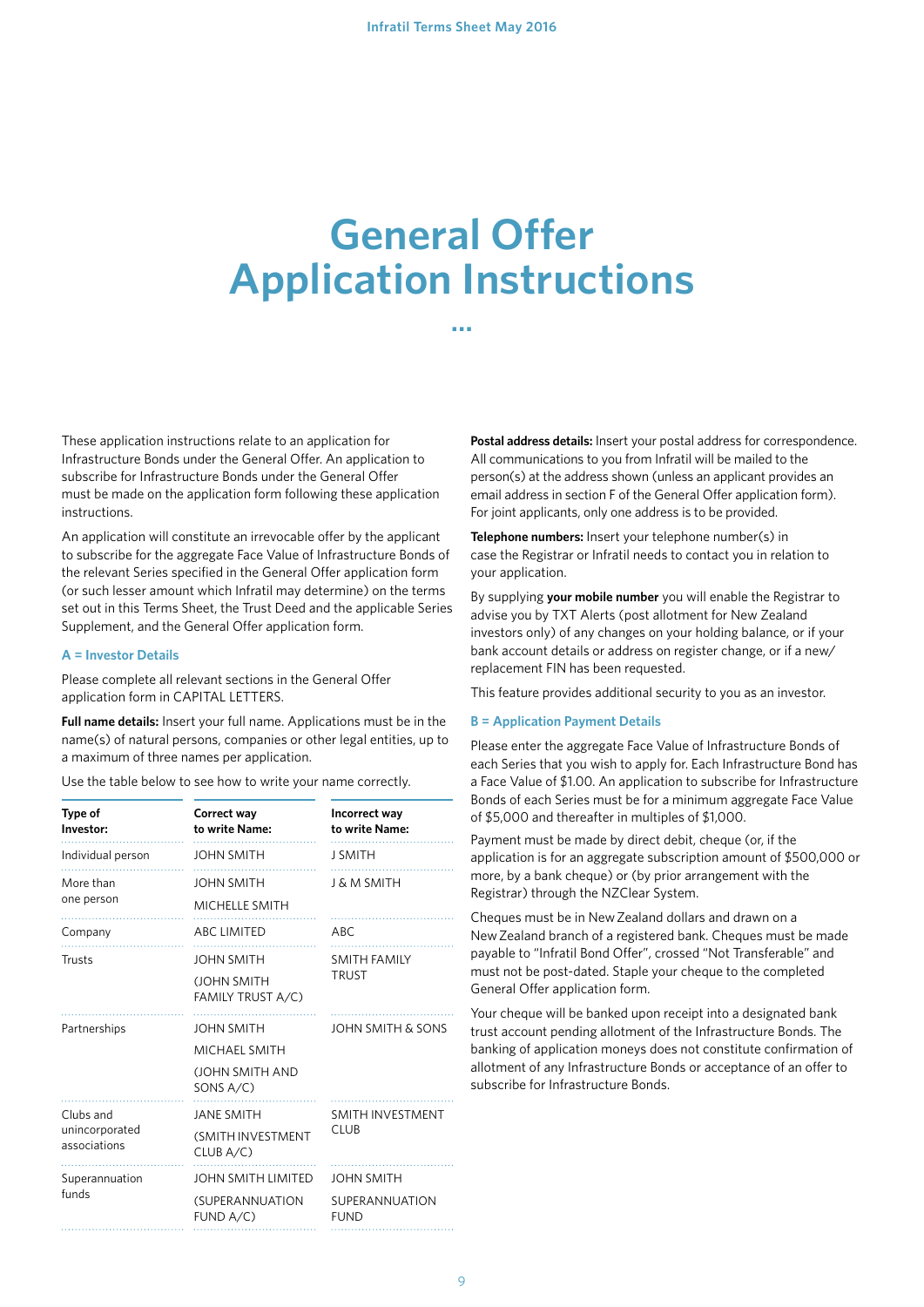If you choose the direct debit option, you must tick the box authorising the Registrar to direct debit the bank account nominated on the General Offer application form on any day after the General Offer application form is received by the Registrar for the amount applied for on the General Offer application form. You cannot specify a direct debit date and you must ensure that:

- the bank account details supplied are correct;
- sufficient funds in the bank account for direct debit are available on the day the Registrar receives the General Offer application form;
- the person(s) giving the direct debit instruction has/have the authority to operate the account solely/jointly; and
- the bank account you nominated is a transactional account eligible for direct debit transactions.

If you are uncertain, you should contact your bank or financial institution. Should your direct debit fail, your application will be rejected. The Registrar will not be able to process your direct debit if you do not sign and date the General Offer application form. If requested, the Registrar will provide you with a direct debit authority form.

If an applicant's cheque or direct debit is dishonoured, Infratil may cancel that applicant's allotment of Infrastructure Bonds and pursue any other remedies available to it at law. Investors who are members of NZClear may, by prior arrangement with the Registrar, settle their applications for the Infrastructure Bonds on the relevant Issue Date of the Infrastructure Bonds through the NZClear System.

#### **C = Holder Number Details**

If you have other investments registered under a Common Shareholder Number ("**CSN**") please supply your CSN in the space provided. The name and address details on your General Offer application form must correspond with the registration details under that CSN.

#### **D = Interest and Redemption Payments**

If you currently receive interest or dividend payments from the Registrar by direct credit, and wish your payments in respect of the Infrastructure Bonds to be direct credited to the same account, then you do not need to complete section D of the General Offer application form.

If payment to your cash management account with a Primary Market Participant is selected, tick the box for option 1, insert the name of the Primary Market Participant where your cash management account is held and provide your cash management client account number.

If you wish to be paid by direct credit and the Registrar does not already hold your bank account details or you wish to have payments credited to another bank account, please tick the box for option 2 and enter the details of the bank account.

#### **E = Provide your IRD number and tick the relevant RWT box**

Please enter your IRD number and tick the resident withholding tax ("**RWT**") rate that applies to you (or, if you are exempt from RWT, tick the exempt box and attach a photocopy of your RWT exemption certificate).

#### **F = Electronic Investor Correspondence**

By supplying your email address Infratil will be able to deliver your investor correspondence to you electronically where possible. This is a much more environmentally friendly, cost effective and timely option than paper based investor mail outs.

#### **G = Signing and Dating**

Read the Terms Sheet and General Offer application form carefully and sign and date the General Offer application form.

The General Offer application form must be signed by the applicant(s) personally, or by two directors of a company (or one director if there is only one director, whose signature must be witnessed), or in either case by a duly authorised attorney or agent.

If the General Offer application form is signed by an attorney, the power of attorney document is not required to be lodged, but the attorney must complete the certificate of non-revocation of power of attorney following the General Offer application form.

If the General Offer application form is signed by an agent, the agent must complete the certificate of non-revocation of agent following the General Offer application form.

Joint applicants must each sign the General Offer application form.

#### **H = General Offer Closing Date and Delivery**

The General Offer will close at 5.00pm on 30 June 2016. Applicants should remember that the Closing Date of the General Offer may be changed at the sole discretion of Infratil. Changes will be advised by NZX announcement. Infratil reserves the right to refuse to accept applications received by the Registrar after the Closing Date of the General Offer. Your General Offer application form should be returned to, or lodged with, an appropriate person as specified under the heading "How to Apply" on page 5 of the Terms Sheet.

#### **Personal Information Rights**

Personal information provided by you will be held by Infratil and the Registrar at their respective addresses shown under the address details section in the Terms Sheet or at such other place as is notified upon request. This information will be used for the purpose of managing your investment.

You have a right to access and correct any personal information about you under the Privacy Act 1993. You can also access your information on the Link Market Services website: www. linkmarketservices.co.nz. (You will be required to enter your holder number and FIN.)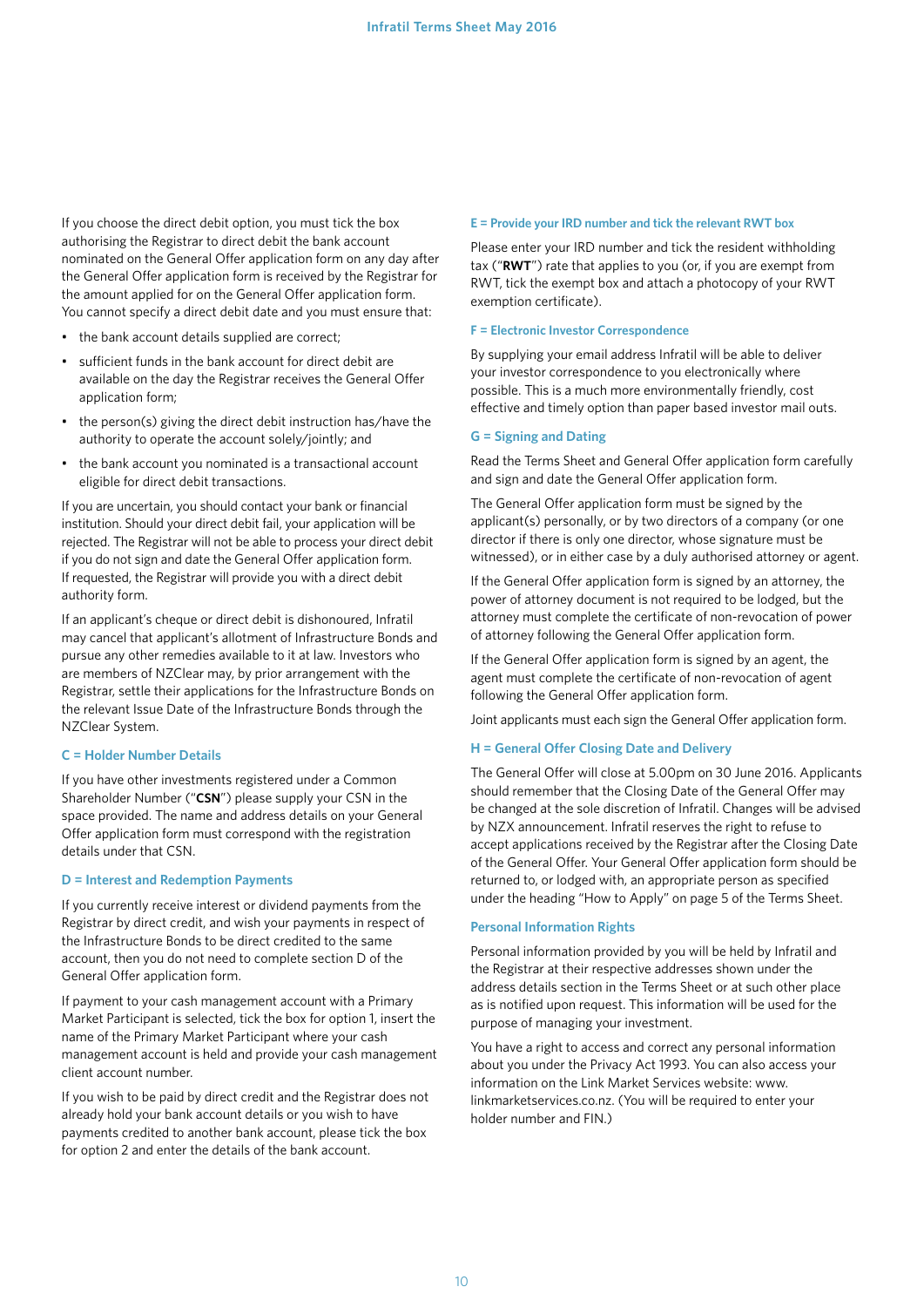## **General Offer Application Form**

Infratil Limited Issue of Infrastructure Bonds

Advisor code

(ATTACH CHEQUE HERE)

This General Offer application form ("**Application Form**") is issued with the Terms Sheet dated and prepared as at 20 May 2016 ("**Terms Sheet**"), issued by Infratil Limited ("**Infratil**"). Please complete this Application Form and return it to, or lodge it with, an appropriate person as specified under the heading "How to Apply" on page 5 of the Terms Sheet. Before completing this Application Form, applicants should read the Terms Sheet to which this application relates.

#### **A. APPLICATION DETAILS AND INFORMATION – PLEASE PRINT IN BLOCK LETTERS**

| First Name(s):                            | Family Name: |  |  |  |  |
|-------------------------------------------|--------------|--|--|--|--|
| First Name(s):                            | Family Name: |  |  |  |  |
| First Name(s):                            | Family Name: |  |  |  |  |
| Corporate Name or << On Account>>:        |              |  |  |  |  |
| Postal Address:                           |              |  |  |  |  |
| Telephone Home:                           | Mobile/Work: |  |  |  |  |
| <b>B. APPLICATION PAYMENT - IMPORTANT</b> |              |  |  |  |  |

Applications for each Series must be accompanied by payment in full. Payment must be in New Zealand currency based on NZ\$1.00 per Infrastructure Bond. Your Application Form must be received by Link Market Services Limited ("Link") by 5.00pm, 30 June 2016.

Applications for each Series must be for a minimum of **NZ\$5,000** and, thereafter, in multiples of **NZ\$1,000.** Infratil may accept or reject all or part of this application for Infrastructure Bonds of either Series without giving reason.

| Amount of Infrastructure Bonds applied for: 2021 Bonds NZ\$ |  | $2024$ Bonds NZ\$ |
|-------------------------------------------------------------|--|-------------------|
|-------------------------------------------------------------|--|-------------------|

#### **You may choose only ONE of the options below. Please tick the box next to your selected option ( ):**

- **OPTION 1:** Please find attached my cheque made payable to "Infratil Bond Offer" and crossed "Not Transferable".
- **OPTION 2:** Please direct debit my bank account for the amount of Infrastructure Bonds applied for. The Registrar will direct debit from the bank account provided in section D (Option 2) below on the date the application form is received.

**Please Note:** The Registrar is not permitted to direct debit the Cash Management Account provided in section D (Option 1) below.

**OPTION 3:** Payment will be made by NZClear as arranged with Link (**authorised institutional investors only**). NZClear mnemonic:

#### **C. COMMON SHAREHOLDER NUMBER (CSN)**

Please note that the application must be in the same name as the CSN below otherwise the application will be deemed to be made without a CSN and a new CSN will be allocated.

If you currently have a Common Shareholder Number (**CSN**), please enter it here:

#### **D. INTEREST AND REDEMPTION PAYMENTS**

#### **You may choose only ONE of the options below. Please tick the box next to your selected option ( ):**

#### **OPTION 1: Direct credit to my cash management account.**

| Name of Primary Market Participant where Cash Management Account is held: |  |
|---------------------------------------------------------------------------|--|
| Cash Management Client Account number:                                    |  |

#### **OPTION 2: Direct credit to the New Zealand bank account nominated below.**

| Name of Bank:                            |      |        |                                                                                        |        | Name of Account: |  |
|------------------------------------------|------|--------|----------------------------------------------------------------------------------------|--------|------------------|--|
| Account Number:                          |      |        |                                                                                        |        |                  |  |
|                                          | Bank | Branch | Account No.                                                                            | Suffix |                  |  |
| E. IRD NUMBER & RESIDENT WITHHOLDING TAX |      |        | IRD number (only one IRD number is required in respect of joint applications): $\vert$ |        |                  |  |

Deduct resident withholding tax from all my/our interest payments at the following rate ( $\vee$  one): 10.5%\* 17.5% 28%\*\* 30% 33% Exempt\*\*\*

\*Only available for an individual that reasonably expects their income for the income year to be \$14,000 or less and trustees of certain testamentary trusts. \*\* Available for companies only.<br>\*\*\*If you are exempt from resid

#### **F. ELECTRONIC CORRESPONDENCE & REPORTING**

To enable Infratil to provide you with your investor correspondence in relation to your holding in this security electronically, please complete your email address below. If you do not provide an email address, investor correspondence will be mailed to you at the address provided on this Application Form.

#### **G. SIGNATURE(S) OF APPLICANT(S)**

I/We hereby acknowledge that I/we have received and read the Terms Sheet, and apply for the dollar amount of Infrastructure Bonds of each Series set out above and agree to accept such Infrastructure Bonds (or such lesser number as may be allotted to me/us) on, and subject to, the terms and conditions set out in the Terms Sheet, the Trust Deed and the applicable Series Supplement, and the Application Form.

All applicants on the Application Form must sign.

| Date |  |  |
|------|--|--|

 $\overline{1}$ Date / / Date / / Date / /

| Date |  |  |
|------|--|--|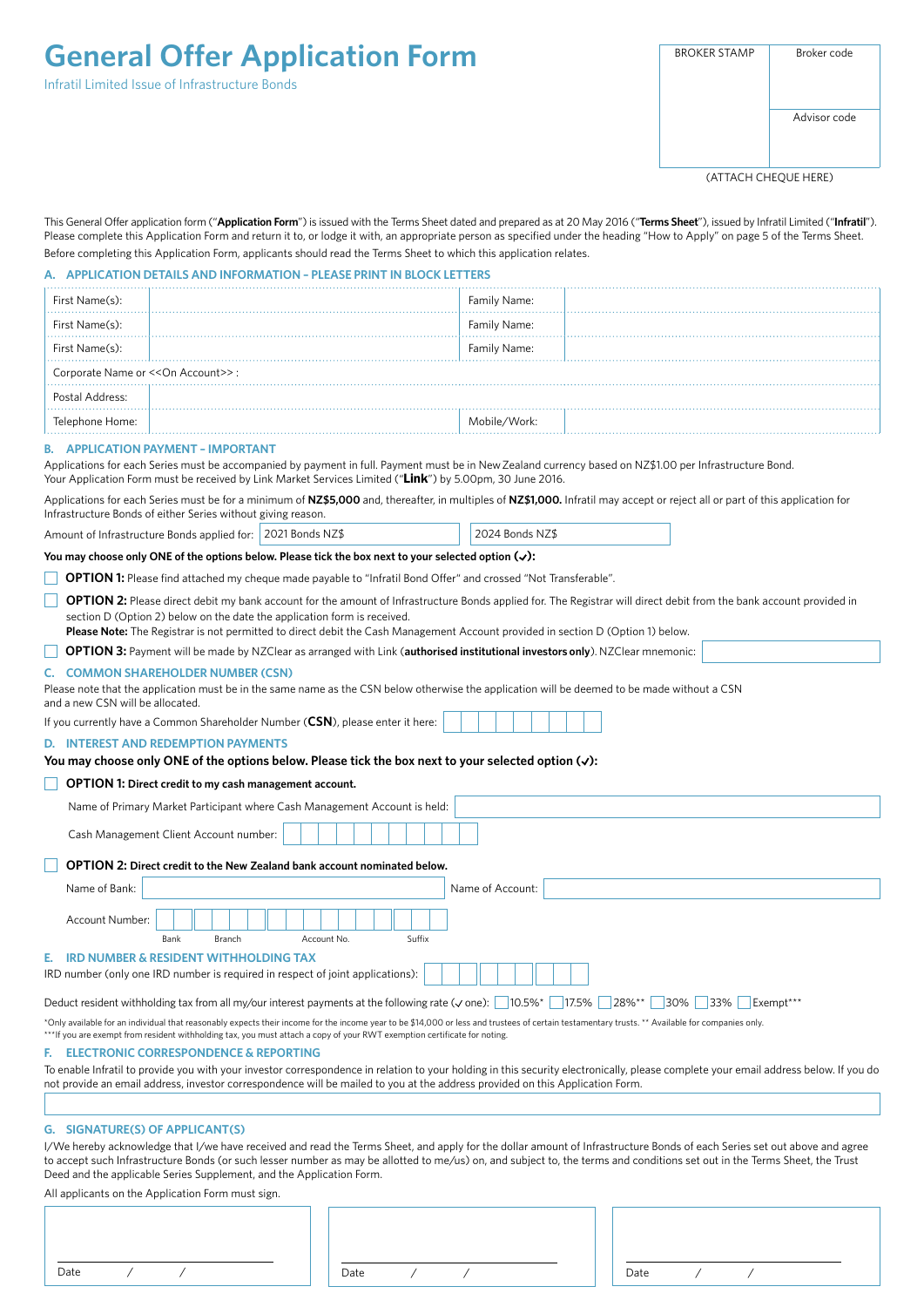#### **H. SEND APPLICATION FORM AND CHEQUE (IF APPLICABLE) TO BE RECEIVED BY LINK MARKET SERVICES, NO LATER THAN 5.00 PM ON 30 JUNE 2016**

Infratil Bond Offer, c/- Link Market Services Limited, PO Box 91976, Auckland 1142 or Deliver to: c/- Link Market Services Limited, Level 11, Deloitte Centre, 80 Queen Street, Auckland 1010

Investor phone number: +64 9 375 5998

#### **TERMS AND CONDITIONS:**

By signing this Application Form:

Signature of agent

- (a) I/We agree to subscribe for Infrastructure Bonds upon and subject to the terms and conditions of the Terms Sheet, this Application Form, the Trust Deed and the applicable Series Supplement, and I/we agree to be bound by the provisions hereof.
- (b) I/We declare that all details and statements made by me/us in this Application Form are complete and accurate.
- (c) I/We certify that, where information is provided by me/us in this Application Form about another person, I/we are authorised by such person to disclose the information to Infratil and the Registrar and to give authorisation.
- (d) I/We acknowledge that an application cannot be withdrawn or revoked once it has been submitted.
- (e) I/We acknowledge that the Offer is only made in New Zealand, and by applying for Infrastructure Bonds, I/we warrant that I/we received this offer in New Zealand and I/ we are eligible to participate in the Offer, and I/we agree to indemnify Infratil and its directors, officers, employees and agents in respect of any loss, cost, liability or expense sustained or incurred by Infratil as a result of my/our breaching that warranty or the selling restrictions described in the Terms Sheet.

This Application Form, the Offer and any contract arising out of its acceptance are each governed by New Zealand law. Under the Anti-Money Laundering and Countering Financing of Terrorism Act 2009, applicants may be required to produce evidence of their identity.

The information in this Application Form is provided to enable Infratil and the Registrar to process your application, and to administer your investment. By signing this Application Form, you authorise Infratil and the Registrar to disclose information in situations where Infratil or the Registrar are required or permitted to do so by any applicable law or by a governmental, judicial or regulatory entity or authority in any jurisdiction. Personal information will be held by Infratil and the Registrar at their respective addresses shown in the address details section of the Terms Sheet or at such other place as is notified upon request. If you are an individual under the Privacy Act 1993, you have the right to access and correct any of your personal information. You can also access your information on the Link website (www.linkmarketservices.co.nz). You will be required to enter your holder number and FIN.

#### **I. CERTIFICATE OF NON-REVOCATION OF POWER OF ATTORNEY:**

(Complete this section if you are acting on behalf of the Applicant on this Application Form for whom you have power of attorney)

| Ι, |                                                                                                                                                                                                                       |                                                                                                 |                                                      | (full name)                                                                                                                                                           |
|----|-----------------------------------------------------------------------------------------------------------------------------------------------------------------------------------------------------------------------|-------------------------------------------------------------------------------------------------|------------------------------------------------------|-----------------------------------------------------------------------------------------------------------------------------------------------------------------------|
| οf |                                                                                                                                                                                                                       |                                                                                                 |                                                      | (place and country of residence),                                                                                                                                     |
|    |                                                                                                                                                                                                                       |                                                                                                 |                                                      | (occupation),                                                                                                                                                         |
|    | <b>CERTIFY:</b>                                                                                                                                                                                                       |                                                                                                 |                                                      |                                                                                                                                                                       |
|    | THAT by deed dated                                                                                                                                                                                                    |                                                                                                 | (date of instrument creating the power of attorney), |                                                                                                                                                                       |
|    |                                                                                                                                                                                                                       |                                                                                                 |                                                      | (full name of person/body corporate which granted the power of attorney)                                                                                              |
|    | οf                                                                                                                                                                                                                    | (place and country of residence of person/body corporate which granted the power of attorney**) |                                                      |                                                                                                                                                                       |
|    | appointed me                                                                                                                                                                                                          |                                                                                                 |                                                      | (his/her/its) attorney;                                                                                                                                               |
|    | me; and                                                                                                                                                                                                               |                                                                                                 |                                                      | THAT I have executed the application for Infrastructure Bonds printed on this Application Form under that appointment and pursuant to the powers thereby conferred on |
| ٠  | THAT I have not received notice of any event revoking the power of attorney.                                                                                                                                          |                                                                                                 |                                                      |                                                                                                                                                                       |
|    | Signed at                                                                                                                                                                                                             | this                                                                                            | day of                                               | (month/year)                                                                                                                                                          |
|    | Signature of attorney                                                                                                                                                                                                 |                                                                                                 |                                                      |                                                                                                                                                                       |
|    | ** If donor is a body corporate, state place of registered office or principal place of business of donor and, if that is not in New Zealand, state the country in which the principal place of business is situated. |                                                                                                 |                                                      |                                                                                                                                                                       |
|    | <b>CERTIFICATE OF NON-REVOCATION OF AGENT:</b>                                                                                                                                                                        |                                                                                                 |                                                      |                                                                                                                                                                       |
|    | (Complete this section if you are acting as Agent on behalf of the Applicant on this Application Form)                                                                                                                |                                                                                                 |                                                      |                                                                                                                                                                       |
|    |                                                                                                                                                                                                                       |                                                                                                 |                                                      | (full name)                                                                                                                                                           |
| of |                                                                                                                                                                                                                       |                                                                                                 |                                                      | (place and country of residence),                                                                                                                                     |
|    |                                                                                                                                                                                                                       |                                                                                                 |                                                      | (occupation),                                                                                                                                                         |
|    | CERTIFY:                                                                                                                                                                                                              |                                                                                                 |                                                      |                                                                                                                                                                       |
|    | THAT by the agency agreement dated                                                                                                                                                                                    |                                                                                                 |                                                      | (date of instrument creating the agency),                                                                                                                             |
|    |                                                                                                                                                                                                                       |                                                                                                 |                                                      | (full name of person/body corporate which appointed you as agent)                                                                                                     |
|    | of                                                                                                                                                                                                                    |                                                                                                 |                                                      | (place and country of residence of person/body corporate which appointed you as agent **)                                                                             |
|    | appointed me                                                                                                                                                                                                          |                                                                                                 |                                                      | (his/her/its) agent;                                                                                                                                                  |
|    |                                                                                                                                                                                                                       |                                                                                                 |                                                      |                                                                                                                                                                       |
|    | me: and                                                                                                                                                                                                               |                                                                                                 |                                                      | THAT I have executed the application for Infrastructure Bonds printed on this Application Form under that appointment and pursuant to the powers thereby conferred on |
|    | THAT I have not received any notice or information of the revocation of my appointment as agent.                                                                                                                      |                                                                                                 |                                                      |                                                                                                                                                                       |
|    | Signed at                                                                                                                                                                                                             | this                                                                                            | day of                                               | (month/year)                                                                                                                                                          |

\*\* If donor is a body corporate, state place of registered office or principal place of business of donor and, if that is not in New Zealand, state the country in which the principal place of business is situated.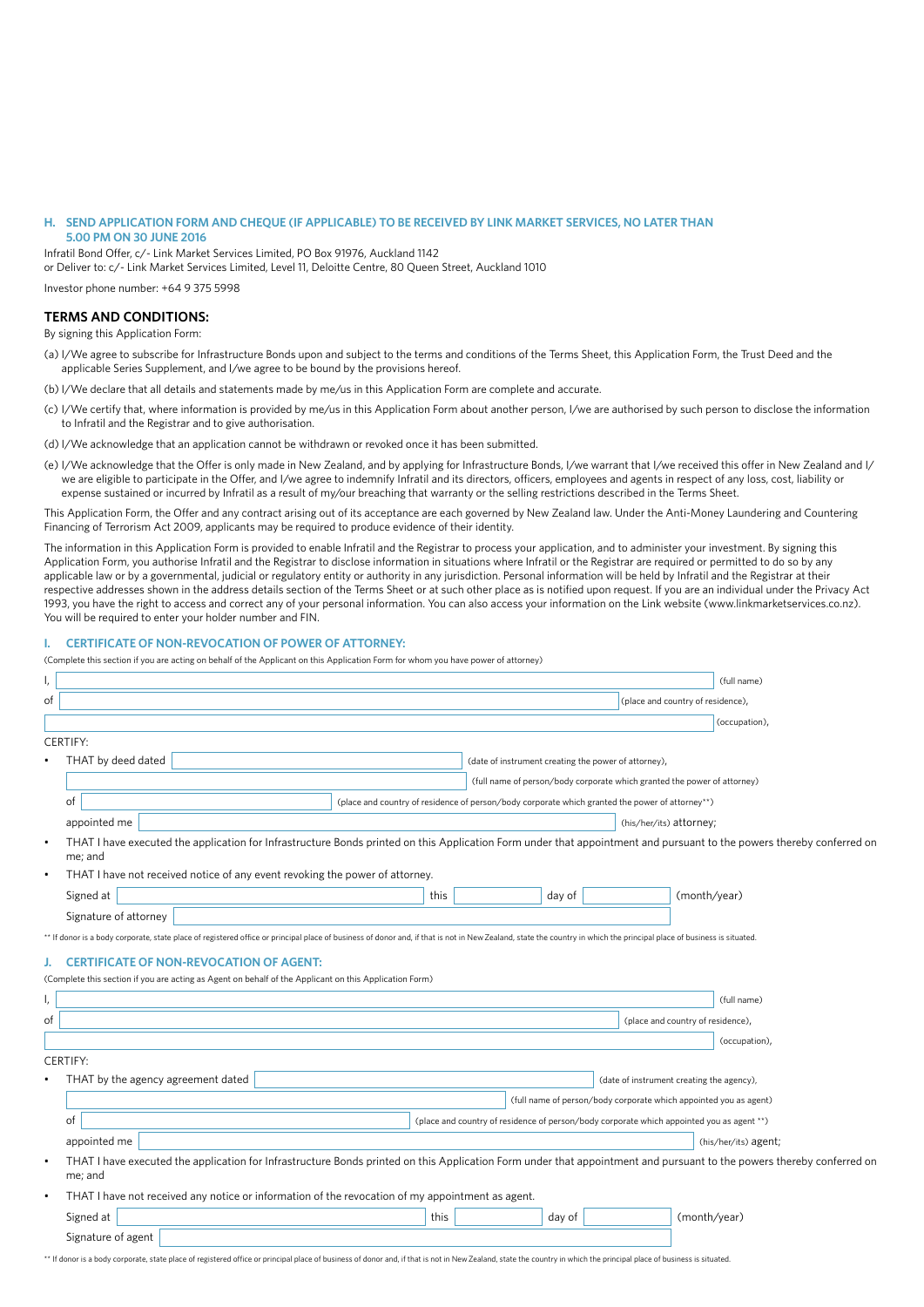## **Exchange Offer Application Instructions**

**…**

These application instructions relate to an application for Infrastructure Bonds under the Exchange Offer. An application to subscribe for Infrastructure Bonds under the Exchange Offer must be made on the Exchange Offer application form following these application instructions.

An application will constitute an irrevocable offer by the applicant to subscribe for the aggregate Face Value of Infrastructure Bonds of the relevant Series specified in the Exchange Offer application form (or such lesser amount which Infratil may determine) on the terms set out in this Terms Sheet, the Trust Deed, the applicable Series Supplement, and the Exchange Offer application form.

#### **A = Investor Details**

Please complete all relevant sections in the Exchange Offer application form in CAPITAL LETTERS.

**Full name details:** Insert your full name. Applications must be in the name(s) of the natural persons, companies or other legal entities which hold the Infrastructure Bonds due 15 June 2016 ("**2016 Bonds**") to be exchanged under the Exchange Offer. Use the table below to see how to write your name correctly.

| Type of<br>Investor:                        | Correct way<br>to write Name:                                      | Incorrect way<br>to write Name:                    |  |  |
|---------------------------------------------|--------------------------------------------------------------------|----------------------------------------------------|--|--|
| Individual person                           | <b>JOHN SMITH</b>                                                  | <b>J SMITH</b>                                     |  |  |
| More than<br>one person                     | <b>JOHN SMITH</b><br>MICHELLE SMITH                                | J & M SMITH                                        |  |  |
| Company                                     | <b>ABC LIMITED</b>                                                 | <b>ABC</b>                                         |  |  |
| Trusts                                      | <b>JOHN SMITH</b><br>(JOHN SMITH<br>FAMILY TRUST A/C)              | SMITH FAMILY TRUST                                 |  |  |
| Partnerships                                | <b>JOHN SMITH</b><br>MICHAEL SMITH<br>(JOHN SMITH AND<br>SONS A/C) | JOHN SMITH & SONS                                  |  |  |
| Clubs and<br>unincorporated<br>associations | <b>JANF SMITH</b><br><b>(SMITH INVESTMENT</b><br>CLUB A/C)         | SMITH INVESTMENT<br><b>CLUB</b>                    |  |  |
| Superannuation<br>funds                     | JOHN SMITH LIMITED<br><i><b>(SUPERANNUATION)</b></i><br>FUND A/C)  | <b>JOHN SMITH</b><br>SUPERANNUATION<br><b>FUND</b> |  |  |

**Postal address details:** Insert your postal address for correspondence. All communications to you from Infratil will be mailed to the person(s) at the address shown (unless an applicant provides an email address in section F of the Exchange Offer application form). For joint applicants, only one address is to be provided.

**Telephone numbers:** Insert your telephone number(s) in case the Registrar or Infratil needs to contact you in relation to your application.

#### **B = Application details**

Please enter the aggregate Face Value of Infrastructure Bonds of each Series that you wish to apply for. Each Infrastructure Bond has a Face Value of \$1.00. Unless you are applying to exchange all of your 2016 Bonds, an application to subscribe for new Infrastructure Bonds of each Series must be for a minimum aggregate Face Value of \$5,000 and thereafter in multiples of \$1,000. The maximum amount of Infrastructure Bonds you may apply for across both Series under the Exchange Offer is equal to the number of 2016 Bonds you hold.

2016 Bonds that are not exchanged under the Exchange Offer will remain on issue subject to their existing terms and conditions.

#### **C = Holder number details**

If you have other investments registered under a Common Shareholder Number ("**CSN**") please supply your CSN in the space provided. The name and address details on your Exchange Offer application form must correspond with the registration details under that CSN.

#### **D = Interest and redemption payments**

If you wish your payments in respect of the new Infrastructure Bonds to be direct credited to the same account to which payments in respect of your 2016 Bonds are made, then you do not need to complete section D of the Exchange Offer application form.

If payment to your cash management account with a Primary Market Participant is selected, tick the box for option 1, insert the name of the Primary Market Participant where your cash management account is held and provide your cash management client account number.

If you wish to be paid by direct credit but wish to have payments in respect of your new Infrastructure Bonds credited to a different bank account than the account to which payments in respect of your 2016 Bonds are currently made, please tick the box for option 2 and enter the details of the bank account.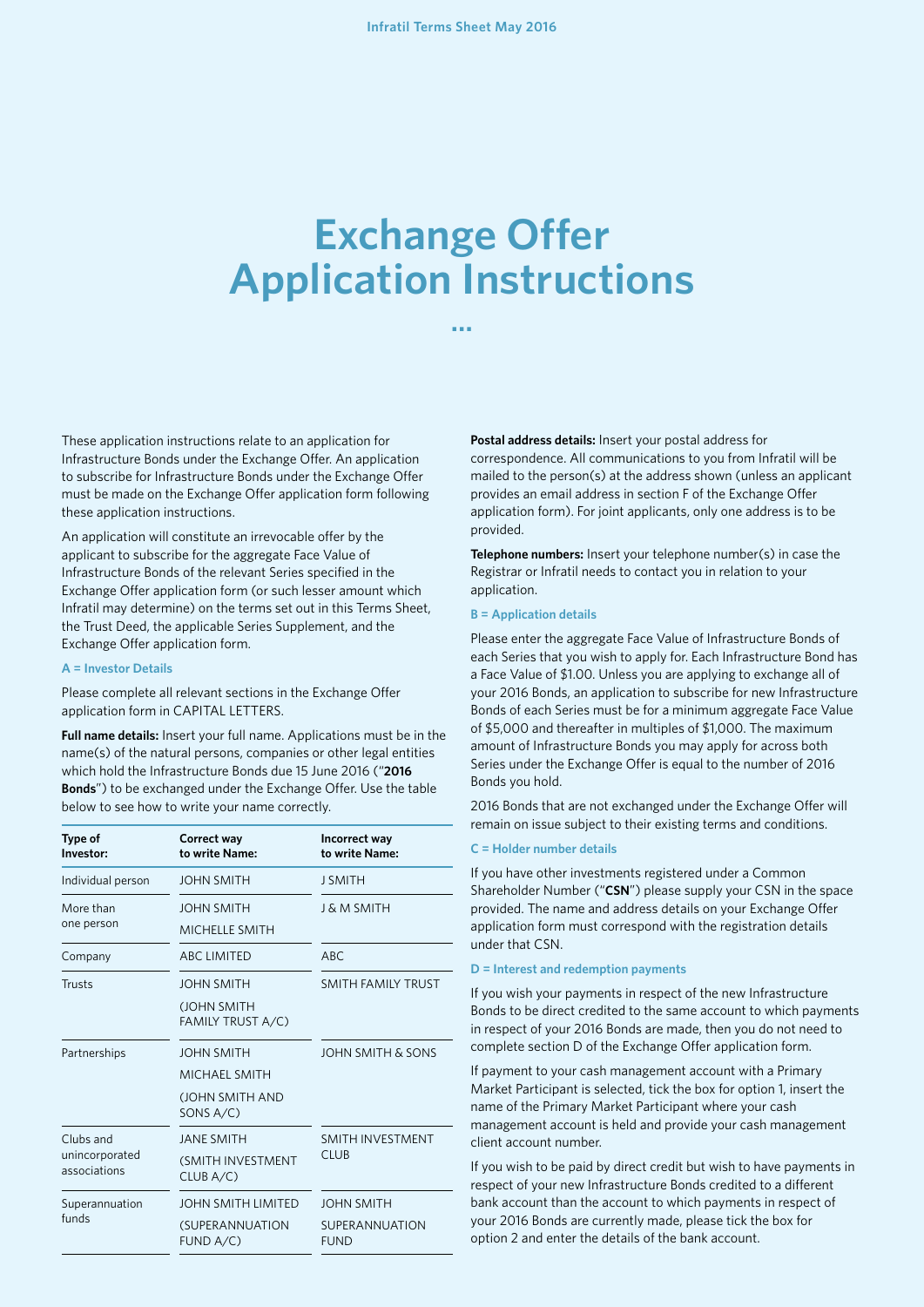#### **E = Provide your IRD number and tick the relevant RWT box**

Please enter your IRD number and tick the resident withholding tax ("**RWT**") rate that applies to you (or, if you are exempt from RWT, tick the exempt box and attach a photocopy of your RWT exemption certificate).

#### **F = Electronic investor correspondence**

By supplying your email address Infratil will be able to deliver your investor correspondence to you electronically where possible. This is a much more environmentally friendly, cost effective and timely option than paper based investor mail outs.

#### **G = Signing and dating**

Read this Terms Sheet and Exchange Offer application form carefully and sign and date the Exchange Offer application form.

The Exchange Offer application form must be signed by the applicant(s) personally, or by two directors of a company (or one director if there is only one director, whose signature must be witnessed), or in either case by a duly authorised attorney or agent.

If the Exchange Offer application form is signed by an attorney, the power of attorney document is not required to be lodged, but the attorney must complete the certificate of non-revocation of power of attorney following the Exchange Offer application form.

If the Exchange Offer application form is signed by an agent, the agent must complete the certificate of non-revocation of agent following the Exchange Offer application form.

Joint applicants must each sign the Exchange Offer application form.

#### **H = Exchange Offer Closing Date and Delivery**

The Exchange Offer will close at 5.00pm on 13 June 2016. Applicants should remember that the Closing Date of the Exchange Offer may be changed at the sole discretion of Infratil. Changes will be advised by NZX announcement. Infratil reserves the right to refuse to accept applications received by the Registrar after the Closing Date of the Exchange Offer. Your Exchange Offer application form should be returned to, or lodged with, an appropriate person as specified under the heading "How to Apply" on page 5 of the Terms Sheet.

### **Personal Information Rights**

Personal information provided by you will be held by Infratil and the Registrar at their respective addresses shown in the Directory section of the Terms Sheet or at such other place as is notified upon request. This information will be used for the purpose of managing your investment. You have a right to access and correct any personal information about you under the Privacy Act 1993. You can also access your information on the Link Market Services website: www.linkmarketservices.co.nz. (You will be required to enter your holder number and FIN.)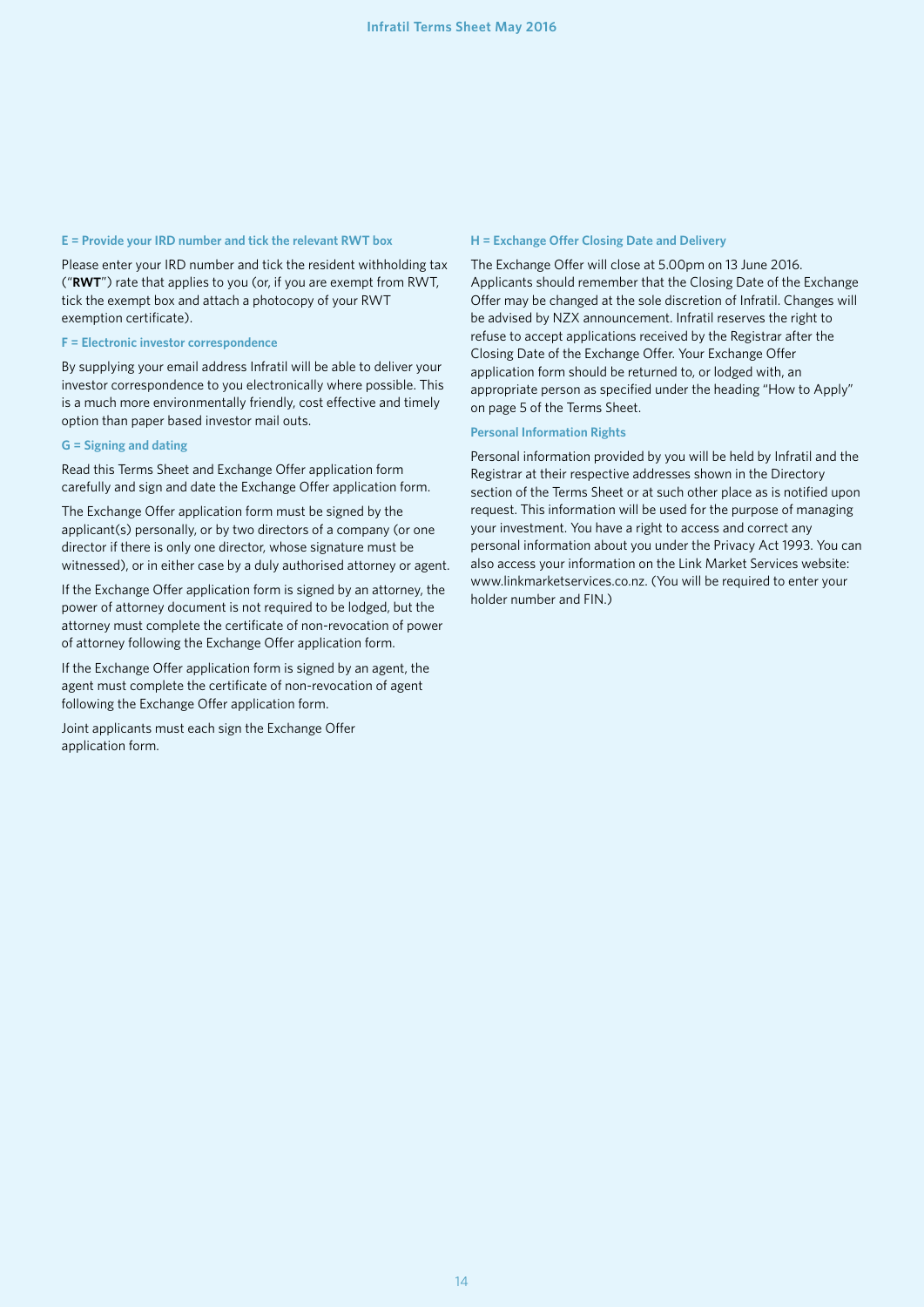## **Exchange Offer Application Form**

Infratil Limited Issue of Infrastructure Bonds

This Exchange Offer application form ("**Application Form**") is issued with the Terms Sheet dated and prepared as at 20 May 2016 ("**Terms Sheet**"), issued by Infratil Limited ("**Infratil**"). Please complete this Application Form and return it to, or lodge it with, an appropriate person as specified under the heading "How to Apply" on page 5 of the Terms Sheet.

Before completing this Application Form, applicants should read the Terms Sheet to which this application relates.

#### **A. APPLICATION DETAILS AND INFORMATION – PLEASE PRINT IN BLOCK LETTERS**

| First Name(s):  |                                    | Family Name: |  |
|-----------------|------------------------------------|--------------|--|
| First Name(s):  |                                    | Family Name: |  |
| First Name(s):  |                                    | Family Name: |  |
|                 | Corporate Name or << On Account>>: |              |  |
| Postal Address: |                                    |              |  |
| Telephone Home: |                                    | Mobile/Work: |  |
|                 |                                    |              |  |

#### **B. APPLICATION DETAILS – IMPORTANT**

Your Application Form must be received by Link Market Services Limited ("**Link**") by 5.00pm, 13 June 2016.

Unless you are applying to exchange all of your 2016 Bonds, applications for each Series must be for a minimum of **NZ\$5,000** and, thereafter, in multiples of **NZ\$1,000. The maximum amount of Infrastructure Bonds you may apply for across both Series under the Exchange Offer is equal to the number of 2016 Bonds you hold.** Infratil may accept or reject all or part of this application without giving reason.

| Amount of Infrastructure Bonds applied for: 2021 Bonds NZ\$ |  | 2024 Bonds NZ\$ |  |
|-------------------------------------------------------------|--|-----------------|--|
|                                                             |  |                 |  |

#### **C. COMMON SHAREHOLDER NUMBER (CSN)**

Please note that the application must be in the same name as the CSN below otherwise the application will be deemed to be made without a CSN and a base registry number will be allocated.

| If you currently have a Common Shareholder Number (CSN), please enter it here: |  |  |  |  |  |  |  |  |  |
|--------------------------------------------------------------------------------|--|--|--|--|--|--|--|--|--|
|--------------------------------------------------------------------------------|--|--|--|--|--|--|--|--|--|

#### **D. INTEREST AND REDEMPTION PAYMENTS**

Continue to pay interest and principal in the same way as was occurring on the 2016 bonds

If you wish to change the way in which interest and principal is paid please choose only ONE of the options below. Please tick the box next to your selected option ( $\vee$ ):

#### **OPTION 1: Direct credit to my cash management account.**

| Name of Primary Market Participant where Cash Management Account is held: |                  |
|---------------------------------------------------------------------------|------------------|
| Cash Management Client Account number:                                    |                  |
| OPTION 2: Direct credit to the New Zealand bank account nominated below.  |                  |
| Name of Bank:                                                             | Name of Account: |

#### **E. IRD NUMBER & RESIDENT WITHHOLDING TAX**

Account Number:

IRD number (only one IRD number is required in respect of joint applications):

I am a New Zealand tax resident ( $\vee$ ). Please provide your country of residence if not New Zealand

Bank Branch Account No. Suffix

Deduct resident withholding tax from all my/our interest payments at the following rate ( $\vee$  one): 10.5%\* 17.5% 28%\*\* 30% 33% Exempt\*\*\*

\*Only available for an individual that reasonably expects their income for the income year to be \$14,000 or less and trustees of certain testamentary trusts. \*\* Available for companies only.

\*\*\*If you are exempt from resident withholding tax, you must attach a copy of your RWT exemption certificate for noting.

#### **F. ELECTRONIC CORRESPONDENCE & REPORTING**

To enable Infratil to provide you with your investor correspondence in relation to your holding in this security electronically, please complete your email address below. If you do not provide an email address, investor correspondence will be mailed to you at the address provided on this Application Form.

#### **G. SIGNATURE(S) OF APPLICANT(S)**

I/We hereby acknowledge that I/we have received and read the Terms Sheet, and apply for the dollar amount of Infrastructure Bonds of each Series set out above and agree to accept such Infrastructure Bonds (or such lesser number as may be allotted to me/us) on, and subject to, the terms and conditions set out in the Terms Sheet, the Trust Deed, the applicable Series Supplement, and the Application Form.

All applicants on the Application Form must sign.

| Date |  |  |
|------|--|--|

| Date<br>$\sqrt{2}$ | Date | Date |  |
|--------------------|------|------|--|

| Date |  |  |
|------|--|--|